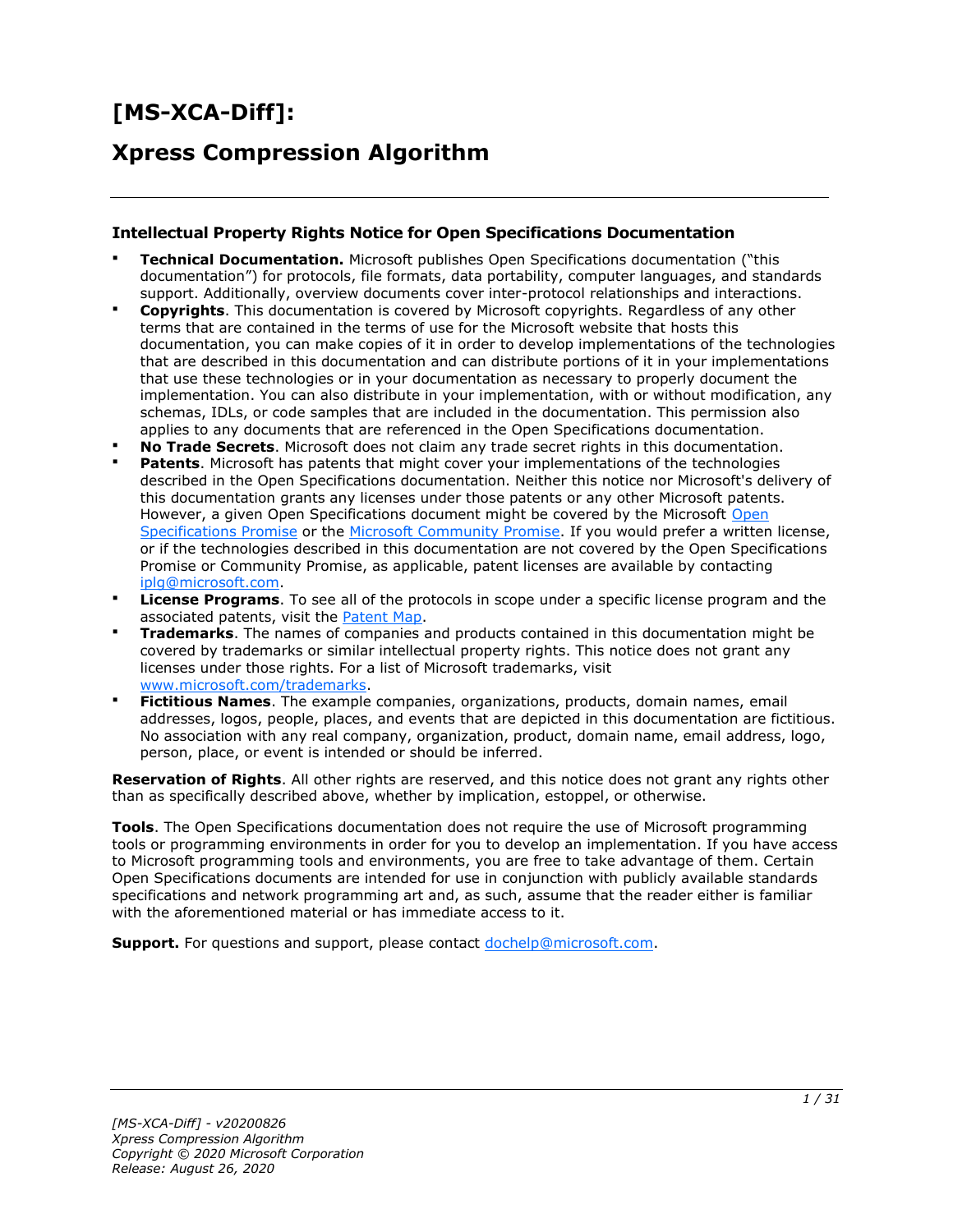# **Revision Summary**

| <b>Date</b> | <b>Revision</b><br><b>History</b> | <b>Revision</b><br><b>Class</b> | <b>Comments</b>                                                                 |
|-------------|-----------------------------------|---------------------------------|---------------------------------------------------------------------------------|
| 12/16/2011  | 1.0                               | <b>New</b>                      | Released new document.                                                          |
| 3/30/2012   | 1.0                               | None                            | No changes to the meaning, language, or formatting of the<br>technical content. |
| 7/12/2012   | 1.0                               | None                            | No changes to the meaning, language, or formatting of the<br>technical content. |
| 10/25/2012  | 2.0                               | Major                           | Significantly changed the technical content.                                    |
| 1/31/2013   | 2.0                               | None                            | No changes to the meaning, language, or formatting of the<br>technical content. |
| 8/8/2013    | 2.0                               | None                            | No changes to the meaning, language, or formatting of the<br>technical content. |
| 11/14/2013  | 2.1                               | Minor                           | Clarified the meaning of the technical content.                                 |
| 2/13/2014   | 2.1                               | None                            | No changes to the meaning, language, or formatting of the<br>technical content. |
| 5/15/2014   | 2.1                               | None                            | No changes to the meaning, language, or formatting of the<br>technical content. |
| 6/30/2015   | 3.0                               | Major                           | Significantly changed the technical content.                                    |
| 10/16/2015  | 3.0                               | None                            | No changes to the meaning, language, or formatting of the<br>technical content. |
| 7/14/2016   | 3.0                               | None                            | No changes to the meaning, language, or formatting of the<br>technical content. |
| 6/1/2017    | 3.0                               | None                            | No changes to the meaning, language, or formatting of the<br>technical content. |
| 9/15/2017   | 4.0                               | Major                           | Significantly changed the technical content.                                    |
| 9/12/2018   | 5.0                               | Major                           | Significantly changed the technical content.                                    |
| 3/4/2020    | 6.0                               | Major                           | Significantly changed the technical content.                                    |
| 8/26/2020   | 7.0                               | Major                           | Significantly changed the technical content.                                    |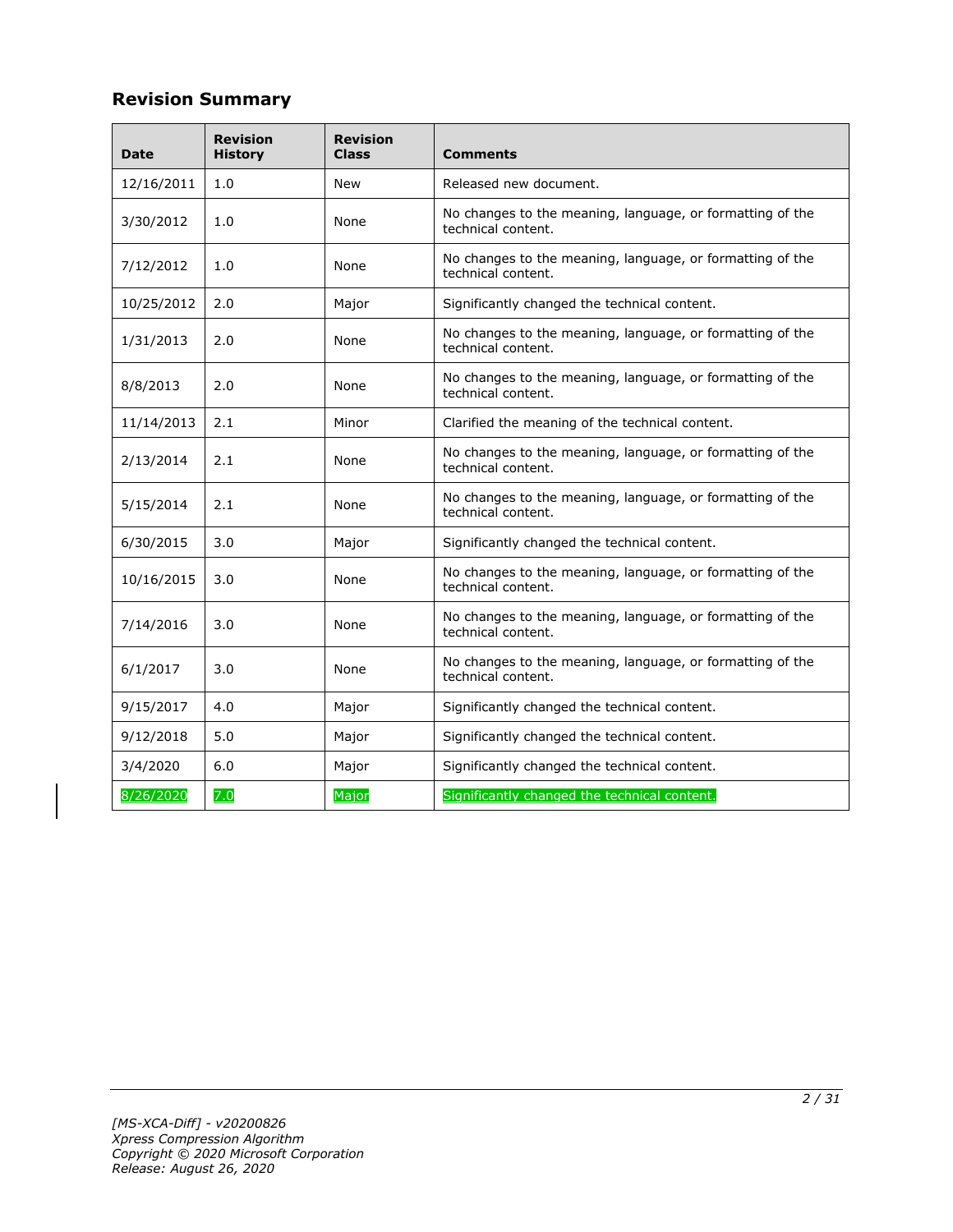# **Table of Contents**

| 1            |               |         |  |
|--------------|---------------|---------|--|
|              | 1.1           |         |  |
|              | 1.2           |         |  |
|              | 1.2.1         |         |  |
|              | 1.2.2         |         |  |
|              | 1.3           |         |  |
|              | 1.4           |         |  |
|              | 1.5           |         |  |
|              | 1.6           |         |  |
|              |               |         |  |
| $\mathbf{2}$ | 2.1           |         |  |
|              | 2.1.1         |         |  |
|              | 2.1.2         |         |  |
|              | 2.1.3         |         |  |
|              | 2.1.4         |         |  |
|              |               | 2.1.4.1 |  |
|              |               | 2.1.4.2 |  |
|              |               | 2.1.4.3 |  |
|              |               |         |  |
|              | 2.2.1         |         |  |
|              | 2.2.2         |         |  |
|              | 2.2.3         |         |  |
|              | 2.2.4         |         |  |
|              | 2.3           |         |  |
|              | 2.3.1         |         |  |
|              | 2.3.2         |         |  |
|              |               |         |  |
|              | 2.3.3         |         |  |
|              | 2.3.4         |         |  |
|              | 2.4           |         |  |
|              | 2.4.1         |         |  |
|              | 2.4.2         |         |  |
|              | 2.4.3         |         |  |
|              | 2.4.4         |         |  |
|              | $2.5^{\circ}$ |         |  |
|              | 2.5.1         |         |  |
|              |               | 2.5.1.1 |  |
|              |               | 2.5.1.2 |  |
|              |               | 2.5.1.3 |  |
|              |               | 2.5.1.4 |  |
|              | 2.5.2         |         |  |
|              | 2.5.3         |         |  |
|              | 2.5.4         |         |  |
|              |               |         |  |
|              | 3.1           |         |  |
|              | 3.2           |         |  |
|              | 3.3           |         |  |
|              |               |         |  |
|              |               |         |  |
|              | 4.1           |         |  |
|              | 4.2           |         |  |
| 5            |               |         |  |
| 6            |               |         |  |
|              |               |         |  |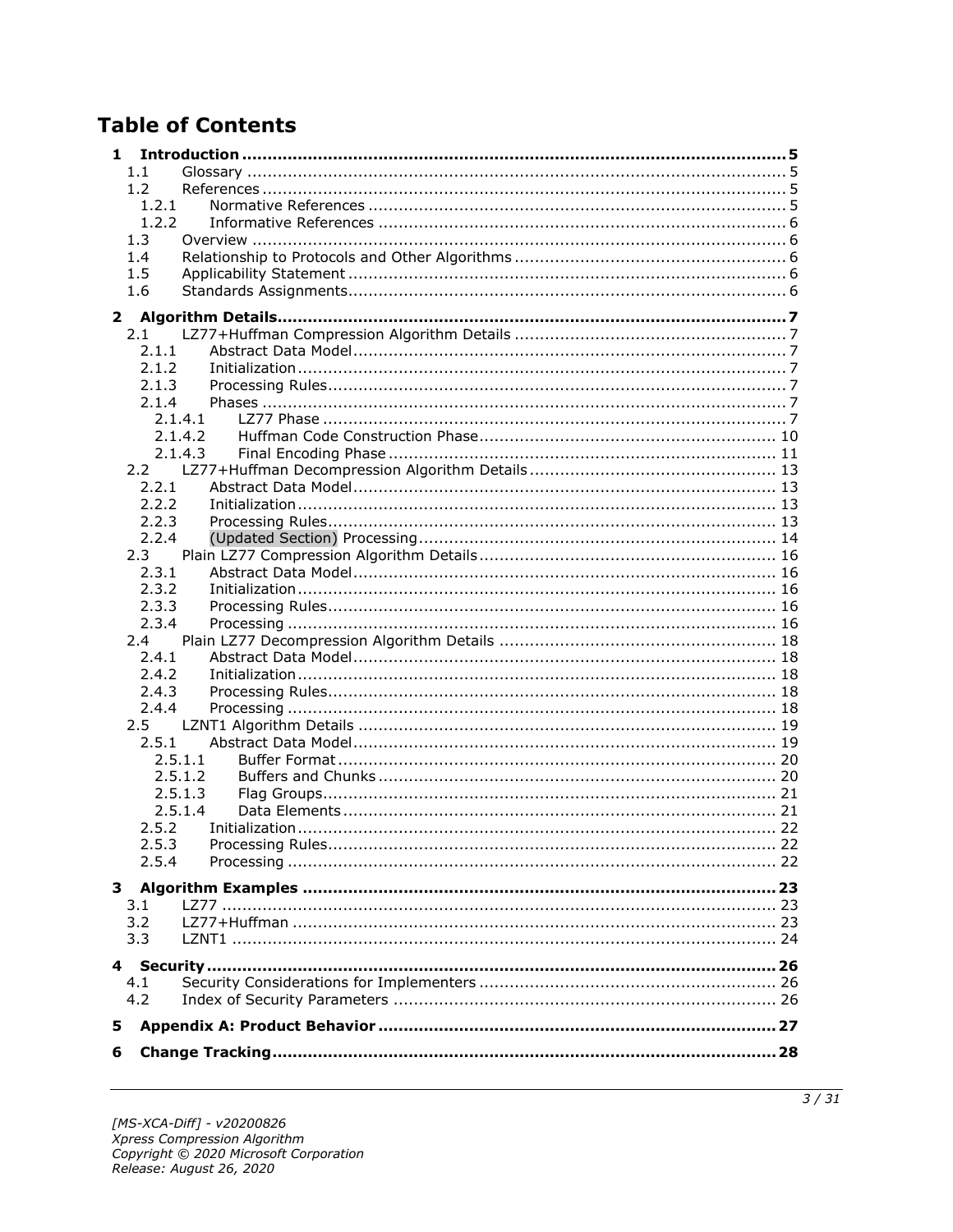| – |  |
|---|--|
|---|--|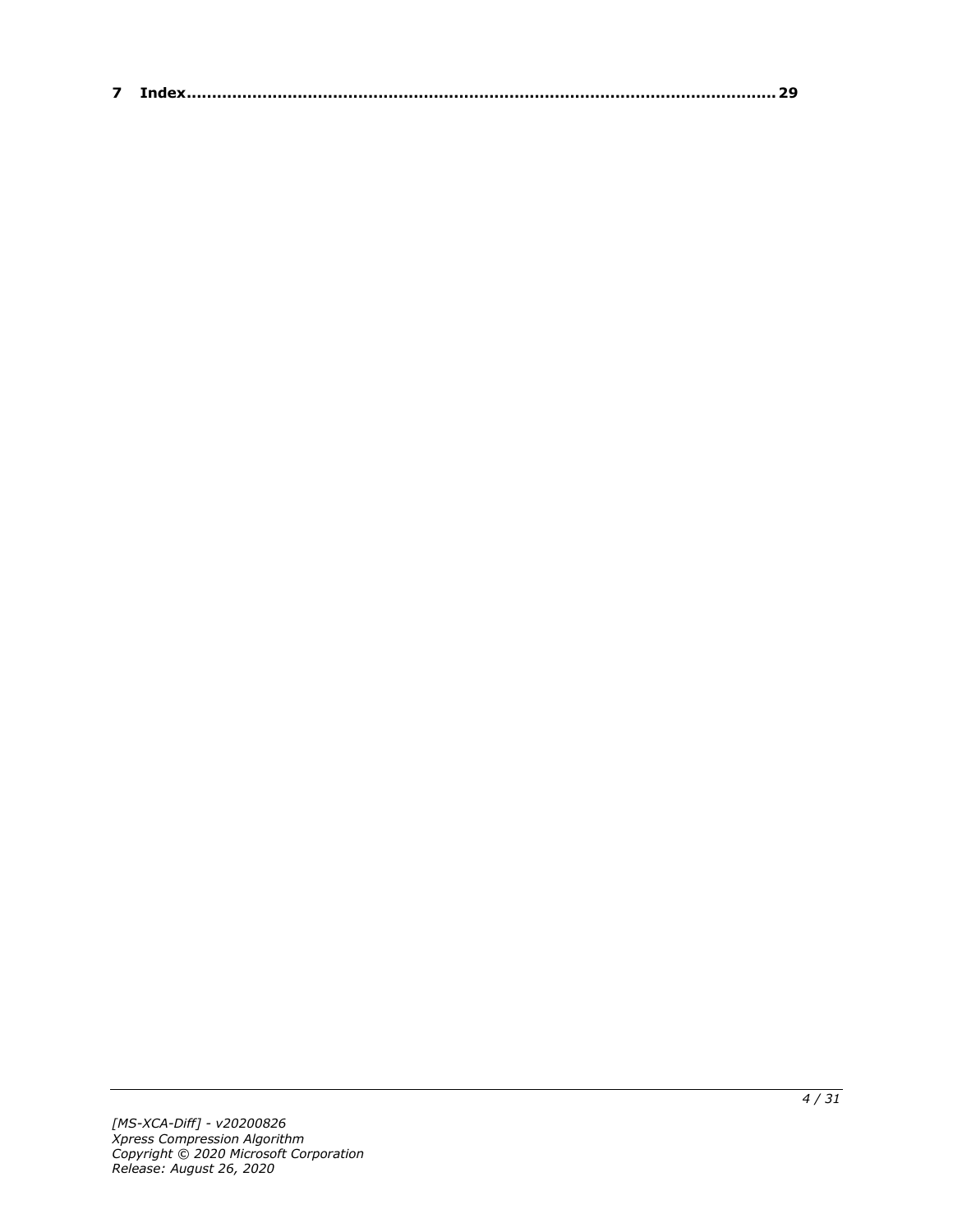# <span id="page-4-0"></span>**1 Introduction**

The Xpress Compression Algorithm has three variants, all designed for speed.

The fastest variant, Plain LZ77, implements the LZ77 algorithm ([UASDC]).

A slower variant, LZ77+Huffman, adds a Huffman encoding pass on the LZ77 data.

A third variant, LZNT1, implements LZ77 without the Huffman encoding pass of the second variant, but with an encoding process less complex than Plain LZ77.

Sections 1.6 and 2 of this specification are normative. All other sections and examples in this specification are informative.

### <span id="page-4-1"></span>**1.1 Glossary**

This document uses the following terms:

**Huffman alphabet**: A set of symbols used in Huffman encoding.

**Huffman code**: See "prefix code".

**Huffman codes**: A set of variable-length bit sequences for an alphabet of symbols. In order to provide compression, more frequent symbols are assigned shorter bit sequences. The bottomup Huffman construction process is optimal in the sense that the total length of the data is minimized, given the number of times each symbol occurs.

**Huffman symbol**: See "prefix code".

- **LZ77**: A general-purpose compression technique introduced by Lempel and Ziv in 1977. Byte sequences that are the same as previous sequences are replaced by a (length, distance) pair that unambiguously references the earlier sequence.
- **prefix code**: A type of code system, typically variable-length, having the prefix property, in that no valid code word in the system is a prefix of any other valid code word in the set.
- **MAY, SHOULD, MUST, SHOULD NOT, MUST NOT:** These terms (in all caps) are used as defined in [RFC2119]. All statements of optional behavior use either MAY, SHOULD, or SHOULD NOT.

#### <span id="page-4-2"></span>**1.2 References**

Links to a document in the Microsoft Open Specifications library point to the correct section in the most recently published version of the referenced document. However, because individual documents in the library are not updated at the same time, the section numbers in the documents may not match. You can confirm the correct section numbering by checking the Errata.

#### <span id="page-4-3"></span>**1.2.1 Normative References**

We conduct frequent surveys of the normative references to assure their continued availability. If you have any issue with finding a normative reference, please contact dochelp@microsoft.com. We will assist you in finding the relevant information.

[IEEE-MRC] Huffman, D.A., "A Method for the Construction of Minimum-Redundancy Codes", Proceedings of the IRE, vol. 40, pp. 1098-1101, September 1952, http://ieeexplore.ieee.org/xpls/abs\_all.jsp?arnumber=4051119&tag=1

[RFC2119] Bradner, S., "Key words for use in RFCs to Indicate Requirement Levels", BCP 14, RFC 2119, March 1997, http://www.rfc-editor.org/rfc/rfc2119.txt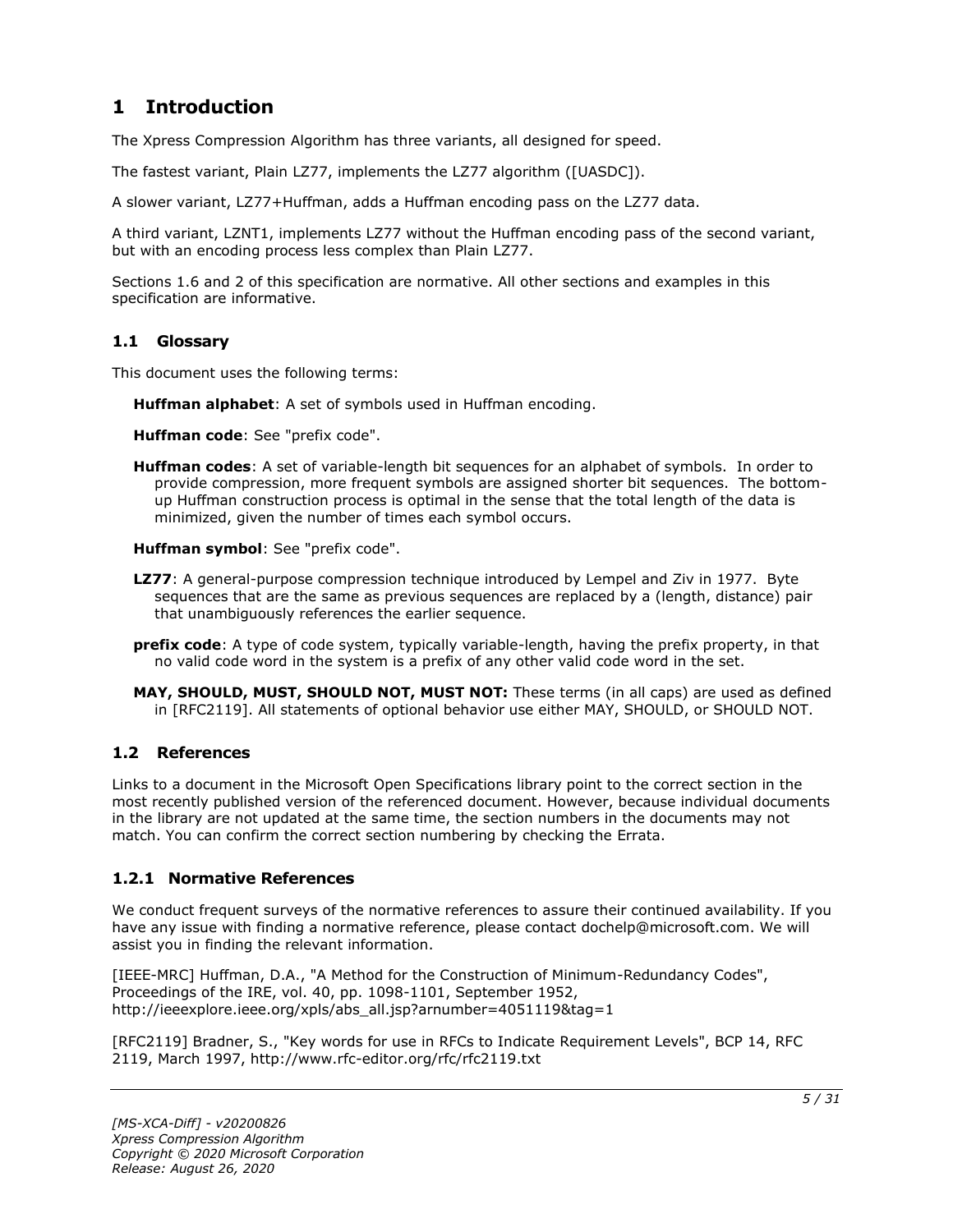[UASDC] Ziv, J. and Lempel, A., "A Universal Algorithm for Sequential Data Compression", May 1977, http://www.cs.duke.edu/courses/spring03/cps296.5/papers/ziv\_lempel\_1977\_universal\_algorithm.pdf

# <span id="page-5-0"></span>**1.2.2 Informative References**

[MS-DTYP] Microsoft Corporation, "Windows Data Types".

# <span id="page-5-1"></span>**1.3 Overview**

This algorithm efficiently compresses data that contain repeated byte sequences. It is not designed to compress image, audio, or video data. Between the trade-offs of compressed size and CPU cost, it heavily emphasizes low CPU cost.

#### <span id="page-5-2"></span>**1.4 Relationship to Protocols and Other Algorithms**

This algorithm does not depend on any other algorithms or protocols. It is a compression method designed to have minimal CPU overhead for compression and decompression. A protocol that depends on this algorithm would typically need to transfer significant amounts of data that cannot be easily precompressed by another algorithm having a better compression ratio.

# <span id="page-5-3"></span>**1.5 Applicability Statement**

This algorithm is appropriate for any protocol that transfers large amounts of easily compressible textlike data, such as HTML, source code, or log files. Protocols use this algorithm to reduce the number of bits transferred.

### <span id="page-5-4"></span>**1.6 Standards Assignments**

None.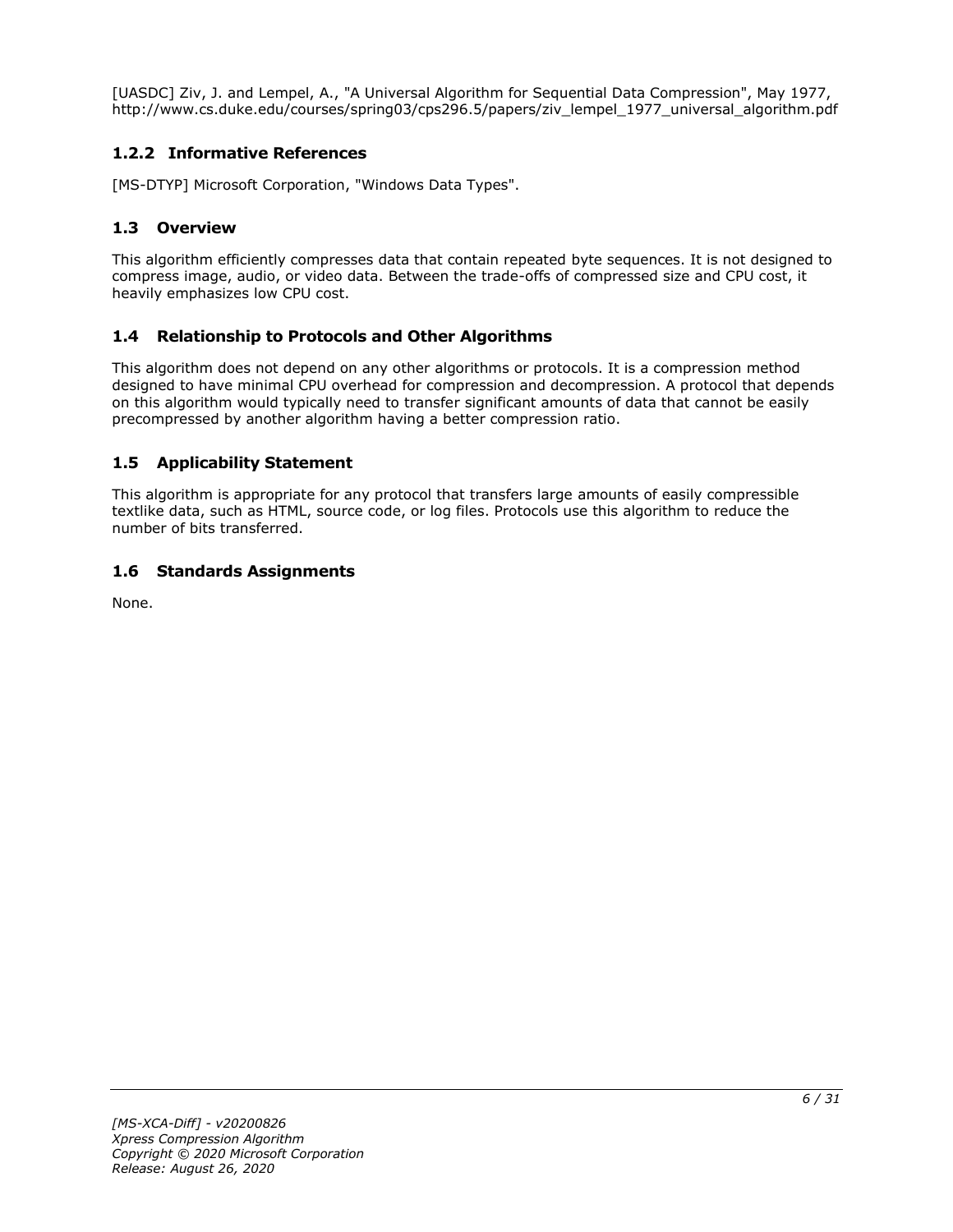# <span id="page-6-0"></span>**2 Algorithm Details**

# <span id="page-6-1"></span>**2.1 LZ77+Huffman Compression Algorithm Details**

The overall compression algorithm for the Huffman [IEEE-MRC] variant can handle an arbitrary amount of data. Data is processed in 64k blocks, and the encoded results are stored in-order. After the final block, the end-of-file (EOF) symbol is encoded. Each 64k block is run through three stages, which are performed in this order:

- 1. Perform **LZ77** ([UASDC]) compression to generate an intermediate compressed buffer.
- 2. Construct canonical **Huffman codes**.
- 3. Process the intermediate **LZ77** data, and re-encode it in a Huffman-based bit stream.

The algorithm cannot start Huffman encoding until it has computed the **Huffman codes**, and it cannot compute the **Huffman codes** until it knows the frequency of each symbol in the **Huffman alphabet**. To compute these frequencies, the algorithm first performs the **LZ77** phase. For efficiency, the algorithm SHOULD store the **LZ77** output so that the final phase does not have to recompute it.

The final compression format consists of two parts:

- The first 256 bytes indicate the bit length of each of the 512 **Huffman symbol**s (see prefix code).
- The remainder of the data is a sequence of **Huffman symbol**s, along with match lengths and distances.

The **Huffman alphabet** consists of 512 symbols, each with a numeric value in the range 0-511. The symbols 0-255 represent literal values that correspond to raw byte values as opposed to matches. The symbols 256-511 represent **matches** or **references** indicating that the next several bytes are the same as some bytes that previously occurred in the data. Each match consists of two encoded integers: a length and a distance. When the decoding method encounters a match symbol, the original data is reconstructed by copying <length> bytes from the position in its previously decompressed data of  $\leq$ [decompression cursor] – [match distance]>.

# <span id="page-6-2"></span>**2.1.1 Abstract Data Model**

None.

# <span id="page-6-3"></span>**2.1.2 Initialization**

None.

#### <span id="page-6-4"></span>**2.1.3 Processing Rules**

None.

# <span id="page-6-6"></span><span id="page-6-5"></span>**2.1.4 Phases**

#### **2.1.4.1 LZ77 Phase**

This phase processes each byte of the input data and produces two outputs: the intermediate **LZ77** ([UASDC]) encoding of flags, literals, and matches; and the frequency of each symbol in the **Huffman alphabet**.

The following flowchart shows how the **LZ77** phase works.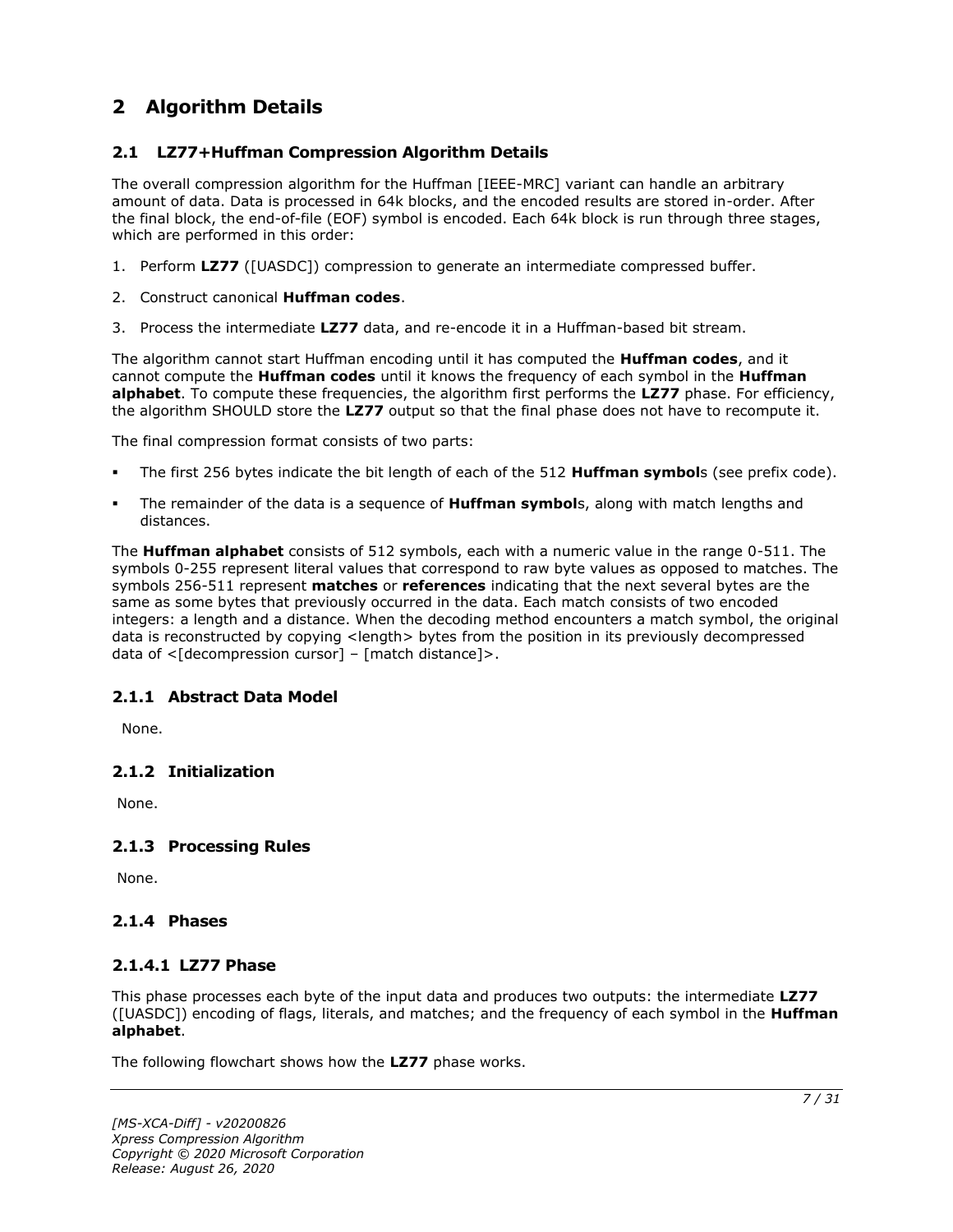

#### **Figure 1: LZ77 phase**

The **hash table** is an array of pointers to previous positions in the input buffer. It is used to find matches, as follows:

```
HashValue = HashThreeBytes(InputBuffer[CurrentPosition],
                            InputBuffer[CurrentPosition+1],
                           InputBuffer[CurrentPosition+2]);
PotentialMatch = HashTable[HashValue];
HashTable[HashValue] = CurrentPosition;
```
*[MS-XCA-Diff] - v20200826 Xpress Compression Algorithm Copyright © 2020 Microsoft Corporation Release: August 26, 2020*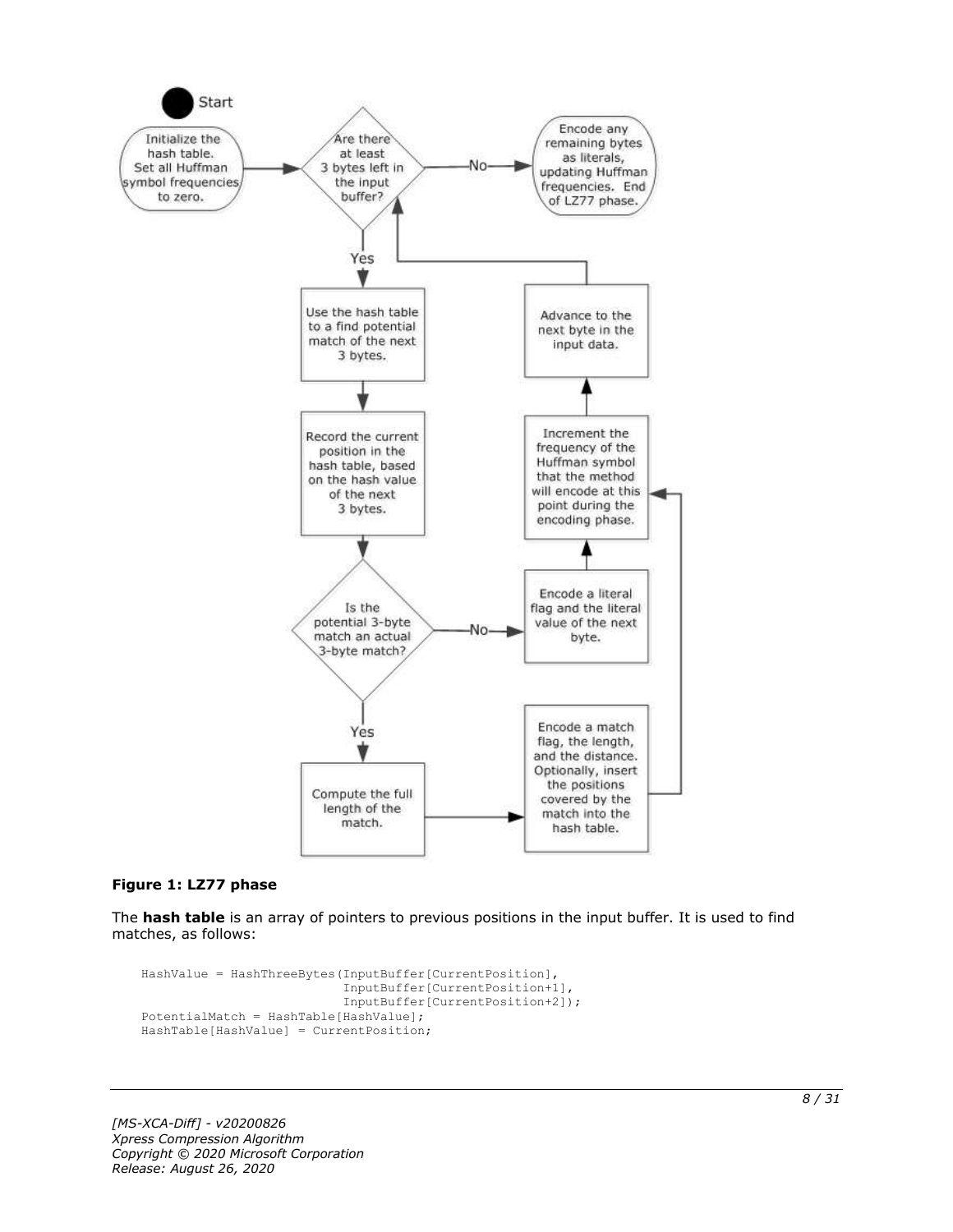The **HashThreeBytes** function SHOULD be quick to compute and provide a small number of collisions.

If the additional CPU cost is justified, the algorithm SHOULD be extended to search for longer matches than those provided by the basic **hash table**. This can be achieved with more **hash table**s, **tree**s, or a **chained hash table**. Finding longer matches generally results in smaller compressed data but requires more time for the compression method to execute.

The intermediate compression format that is produced in this phase SHOULD be designed for quick encoding and decoding, and it SHOULD be small enough to guarantee its fit in a temporary buffer that is only slightly larger than the input buffer. The algorithm will be more efficient if it is not necessary to check whether the temporary buffer has sufficient space.

The intermediate compression format SHOULD use bitmasks grouped in 32-bit values to represent the literal or match flags. Also, literal values SHOULD be stored as simple bytes in the intermediate stream. Matches SHOULD be encoded in sizes that are guaranteed to be less than or equal to their lengths.

For example, a 3-byte match could use 1 byte for its length and 2 bytes for its distance. Much longer matches SHOULD be encoded with a 2-byte distance and a special length value (such as 0xFF) indicating that the full length is encoded in the next 2 or 4 bytes.

During the **LZ77** phase, the algorithm SHOULD count the frequencies of the **Huffman symbol**s it will later encode. The **Huffman symbol** for each literal or match is computed in the following way.

- For literals, the Huffman symbol index is the value of the literal (ranging from 0 to 255, inclusive).
- For matches, the **Huffman symbol** is computed from the length and distance by using the following code, in which GetHighBit(Distance) is defined as the bit index of the highest set bit in the binary representation of the distance.

```
If (Lenqth - 3) < 15HuffmanSymbol = 256 + (Length - 3) + (16 * GetHighBit(Distance))Else
    HuffmanSymbol = 256 + 15 + (16 * \text{GetHighBit}(\text{Distance}))
```
Note that this definition assumes that *Distance* is greater than 0, and this is a valid assumption in this context.

| <b>Distance</b> | <b>Binary representation</b> | GetHighBit(Distance) |
|-----------------|------------------------------|----------------------|
|                 | 0001                         | 0                    |
|                 | 0010                         |                      |
|                 | 0101                         |                      |
|                 | 0111                         |                      |

The following table provides examples of **GetHighBit** calculations.

The **GetHighBit** function SHOULD be efficiently computed with a precomputed 256-byte table.

```
If Distance < 256
    DistanceHighBit = PrecomputedHighBitTable[Distance]
Else (assuming Distance \langle (1 \langle 16))
    DistanceHighBit = 8 + PrecomputedHighBitTable[Distance >> 8]
```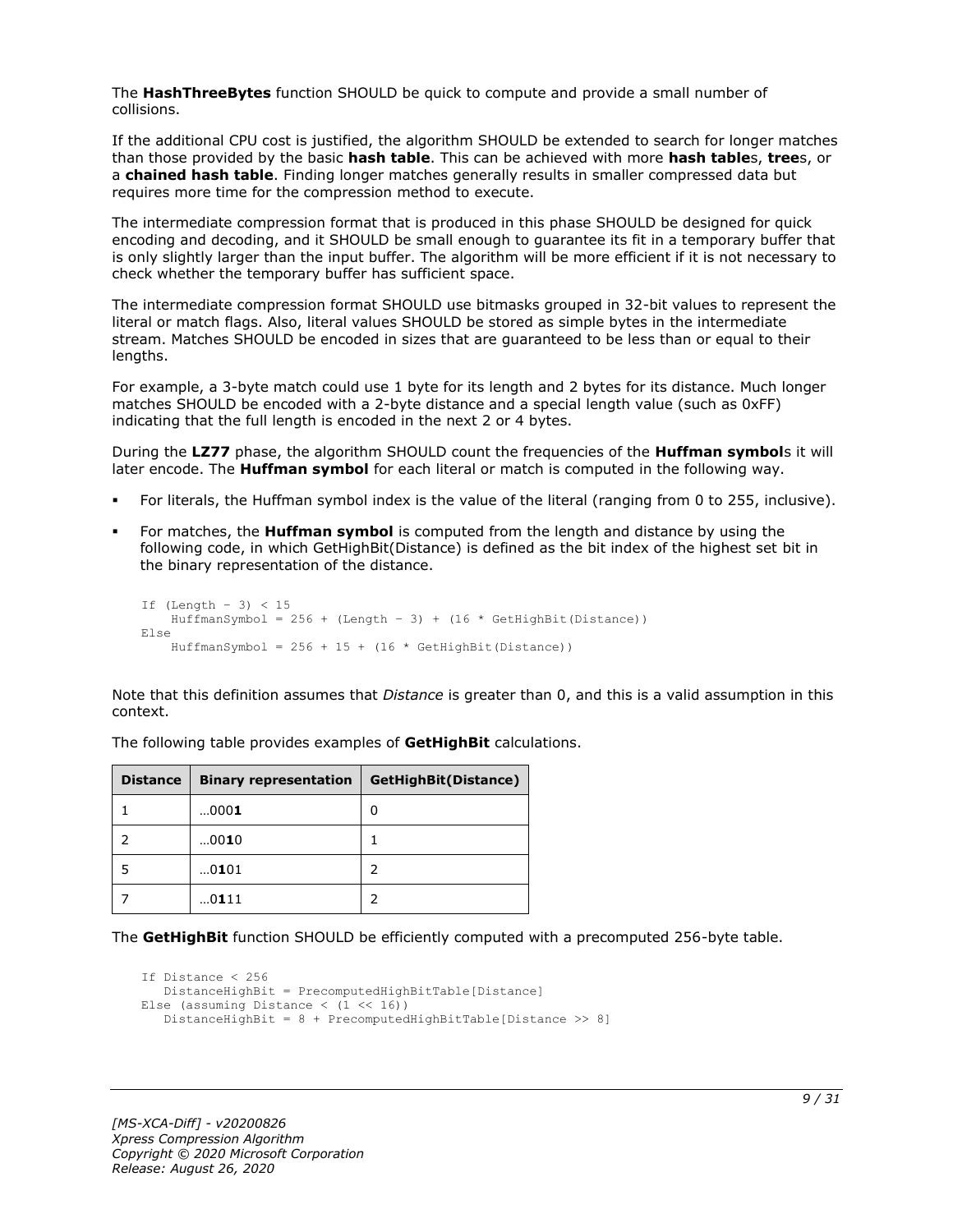# <span id="page-9-0"></span>**2.1.4.2 Huffman Code Construction Phase**

This phase computes canonical Huffman codes from the symbol counts generated by the LZ77 ([UASDC]) phase. For each of the 512 symbols in the Huffman alphabet, this phase computes the bit sequence that is used to encode the symbol. These codes are reconstructed by the decompression algorithm from the bit length of each symbol. The codes are canonical because they depend only on the bit length of the symbol, not the precise symbol count. This encoding saves space because bit lengths require fewer bits to store (4 bits per symbol) than exact counts (16 bits per symbol).

An additional requirement of this phase comes from the way the bit lengths are stored in the compressed data: each bit length is stored in 4 bits, so no bit length can be longer than 15 (a **length** of zero means that the symbol does not occur).

The following flowchart illustrates the length-limited canonical Huffman code construction method. Note that the sorting algorithm used in the Huffman Code construction phase is stable.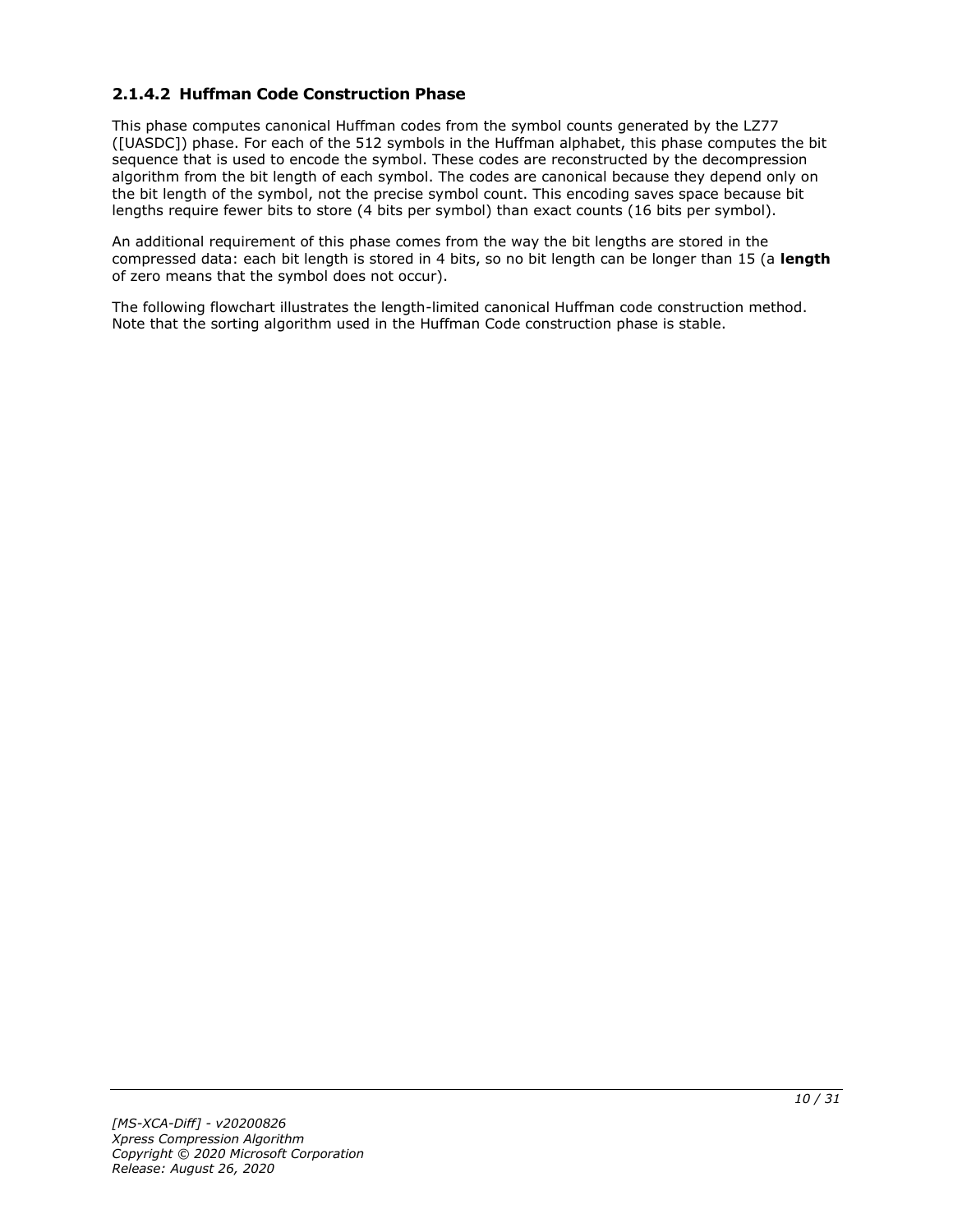

**Figure 2: Length-limited canonical Huffman code construction method.**

# <span id="page-10-0"></span>**2.1.4.3 Final Encoding Phase**

In the final encoding phase, the algorithm processes the intermediate encoding of literals and matches generated by the LZ77 ([UASDC]) phase. It re-encodes each literal and match using the canonical Huffman codes, but first it encodes the Huffman symbol bit lengths.

Each symbol bit length is encoded with 4 bits. Bit lengths for even-valued symbols are stored in the lower 4 bits of the bytes, whereas bit lengths for odd-valued symbols are stored in the higher 4 bits.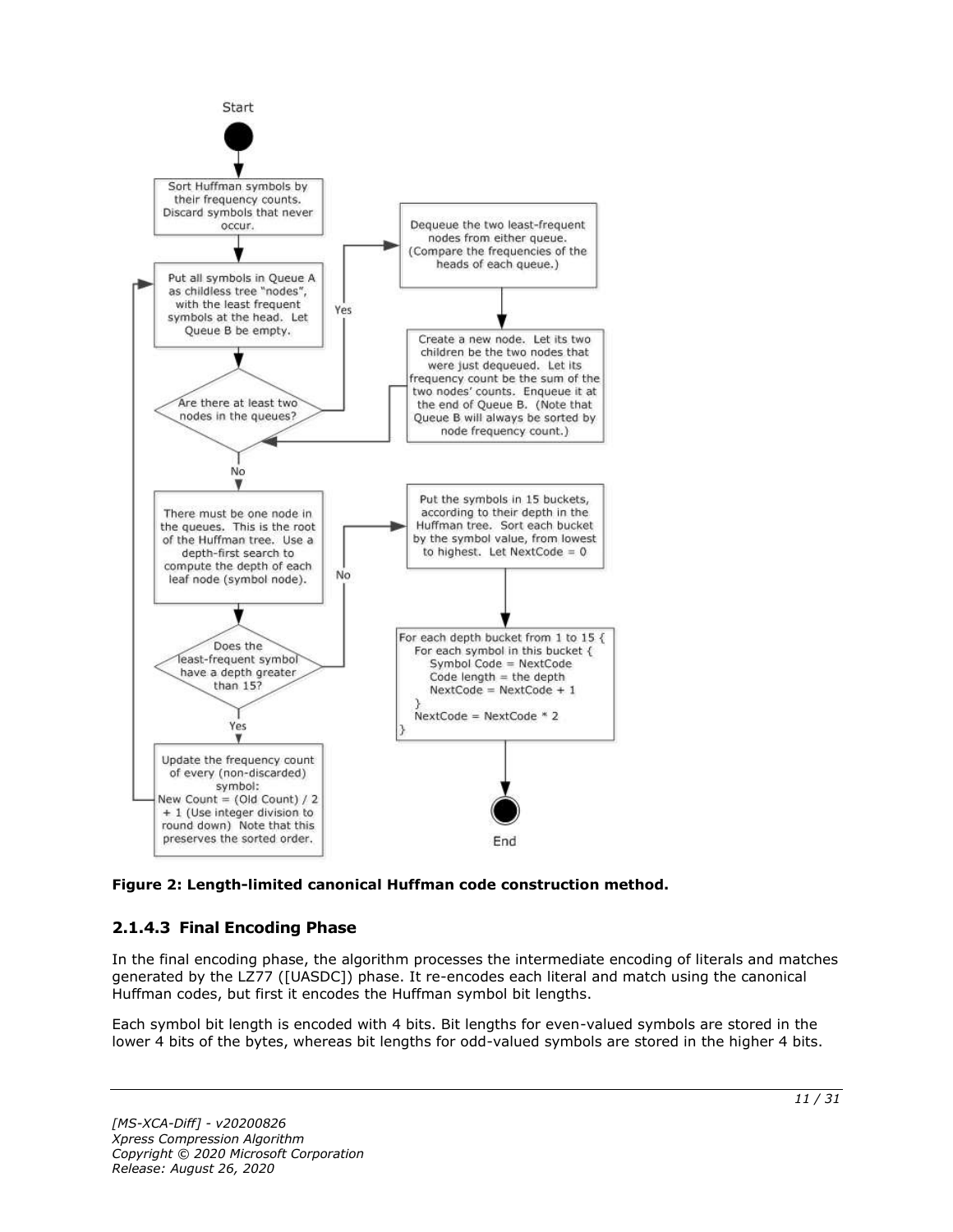For example, if the bit lengths of symbols 0, 1, 2, and 3 were 5, 6, 7, and 8, respectively, the first 2 bytes of the output buffer would be  $0 \times 65$  0x87. The Huffman [IEEE-MRC] construction process guarantees that each bit length fits in 4 bits. Symbols that are never used, and therefore have no Huffman code, have the special value of zero.

Because there are 512 Huffman symbols, and the format stores two lengths per byte, this part of the output data will always be exactly 256 bytes.

Following the 256-byte table, the format encodes the sequence of literals and matches. Literals are distinguished from matches by the value of the Huffman symbol: symbol values less than 256 are literals, whereas symbols greater than 255 are matches. Most matches require more bits to fully encode the distance and the length.

As explained in section 2.1.4.1, the match symbol value encodes the length of the match (up to 17) and the bit index of the highest set bit in the distance. If this bit index is, for example, 3, the decompression function can determine that the distance is at least 1000 (1000 binary, or 8 decimal) and at most 1111 (1111 binary, or 15 decimal). It can also compute that 3 more bits of information are required to determine the exact distance. Therefore, the encoder encodes the lower 3 bits of the distance directly in the output bit stream (which is also used to encode the variable-length Huffman codes). In general, the encoder explicitly encodes the lower <GetHighBit(Distance) > bits immediately following the match's Huffman symbol.

The encoder is required to process match lengths longer than 17. If the length is less than 18, the decoder can determine it directly from the match symbol by taking the lower 4 bits and adding 3. A lower-four-bits value of 15 is a special case that means the length is at least 18, and the full length is encoded with more bits. Unlike the extra-distance bits, the extra-length bits are not encoded seamlessly in the **Huffman** bit stream. Longer lengths are encoded with an extra byte in the output, and if that is not enough, an additional 2 bytes. The location of these extra bytes is such that, if the decompression function reads the **Huffman** bit stream in 2-byte chunks, these extra bytes are the next bytes that the decompression function will read.

Implementations of the decompression algorithm may expect an extra symbol to mark the end of the data. For example, certain implementations fail during decompression if the Huffman symbol 256 is not found after the actual data. For this reason, the encoding algorithm SHOULD append this symbol and increment the count of symbol 256 before the Huffman codes are constructed.

Note that match distances cannot be larger than 65.535, and match lengths cannot be longer than 65,538. The LZ77 phase is implemented to ensure that match lengths and distances do not exceed these values.

The following pseudocode demonstrates the encoding method.

```
Write the 256-byte table of symbol bit lengths
While there are more literals or matches to encode
      If the next thing is a literal
         WriteBits(SymbolLength[LiteralValue], SymbolCode[LiteralValue])
   Else // the next thing is a match
         Extract the length and distance of the match
        MatchSymbolValue = 256 + min(Length - 3, 15) + (16 * GetHighBit(Distance))
         WriteBits(SymbolLength[MatchSymbolValue], SymbolCode[MatchSymbolValue])
        If (Length - 3) \geq 15
            WriteByte(min(Length - 3 - 15, 255))
           If (Length - 3 - 15) >= 255
               WriteTwoBytes(Length - 3)
         WriteBits(GetHighBit(Distance), Distance – (1 << GetHighBit(Distance)))
WriteBits(SymbolLength[256], SymbolCode[256])
FlushBits()
```
The **WriteBits**, **WriteByte**, **WriteTwoBytes**, and **FlushBits** functions implicitly use five variables, which are initialized as follows: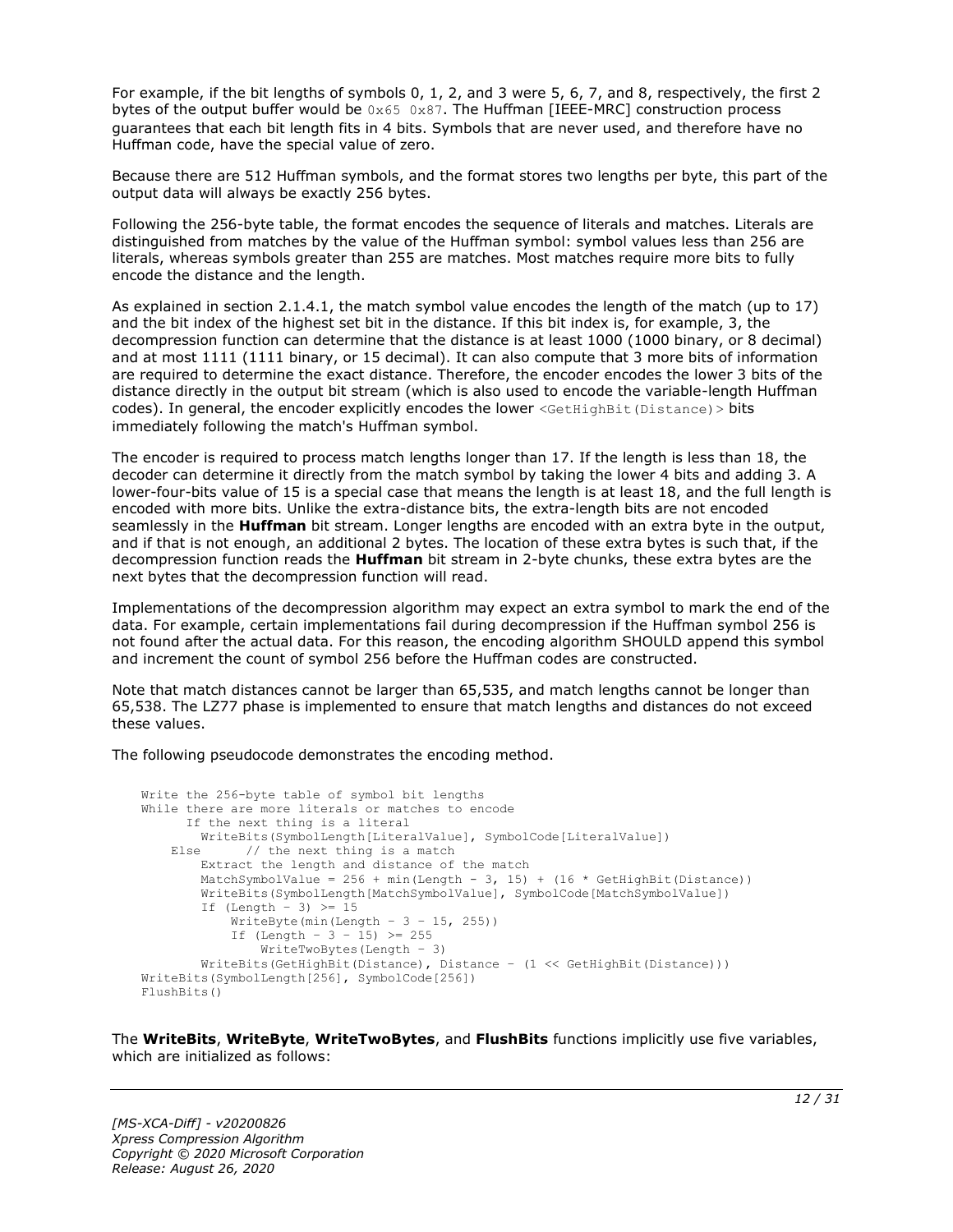```
FreeBits = 16
NextWord = 0
OutputPosition1 = OutputBufferPointer + 256
OutputPosition2 = OutputBufferPointer + 258 
OutputPosition = OutputBufferPointer + 260
```
The following pseudocode shows the implementation of the functions. Note that a complete implementation must also include bounds checks to ensure that nothing is written beyond the output buffer.

```
WriteBits (NumberOfBitsToWrite, BitsToWrite)
     If FreeBits >= NumberOfBitsToWrite
         FreeBits = FreeBits – NumberOfBitsToWrite
         NextWord = (NextWord << NumberOfBitsToWrite) + BitsToWrite
     Else
         NextWord = (NextWord << FreeBits)
         NextWord = NextWord + (BitsToWrite >> (NumberOfBitsToWrite – FreeBits))
         FreeBits = FreeBits – NumberOfBitsToWrite
         Write (NextWord & 0xFF) to OutputPosition1
         Write (NextWord >> 8) to OutputPosition1 + 1
         OutputPosition1 = OutputPosition2
        OutputPosition2 = OutputPosition
         Advance OutputPosition by 2 bytes
         FreeBits = FreeBits + 16
         NextWord = BitsToWrite
End
WriteByte (ByteToWrite)
    Write ByteToWrite to OutputPosition
     Advance OutputPosition by 1 byte
End
WriteTwoBytes (BytesToWrite)
     Write (BytesToWrite & 0xFF) to OutputPosition
     Write (BytesToWrite >> 8) to OutputPosition + 1
     Advance OutputPosition by 2 bytes
End
FlushBits ()
     NextWord <<= FreeBits
     Write (NextWord & 0xFF) to OutputPosition1
     Write (NextWord >> 8) to OutputPosition1 + 1
       Write a 16-bit value of zero to OutputPosition2
     The final compressed size is the value of OutputPosition
End
```
#### <span id="page-12-0"></span>**2.2 LZ77+Huffman Decompression Algorithm Details**

#### <span id="page-12-1"></span>**2.2.1 Abstract Data Model**

None.

# <span id="page-12-2"></span>**2.2.2 Initialization**

None.

# <span id="page-12-3"></span>**2.2.3 Processing Rules**

None.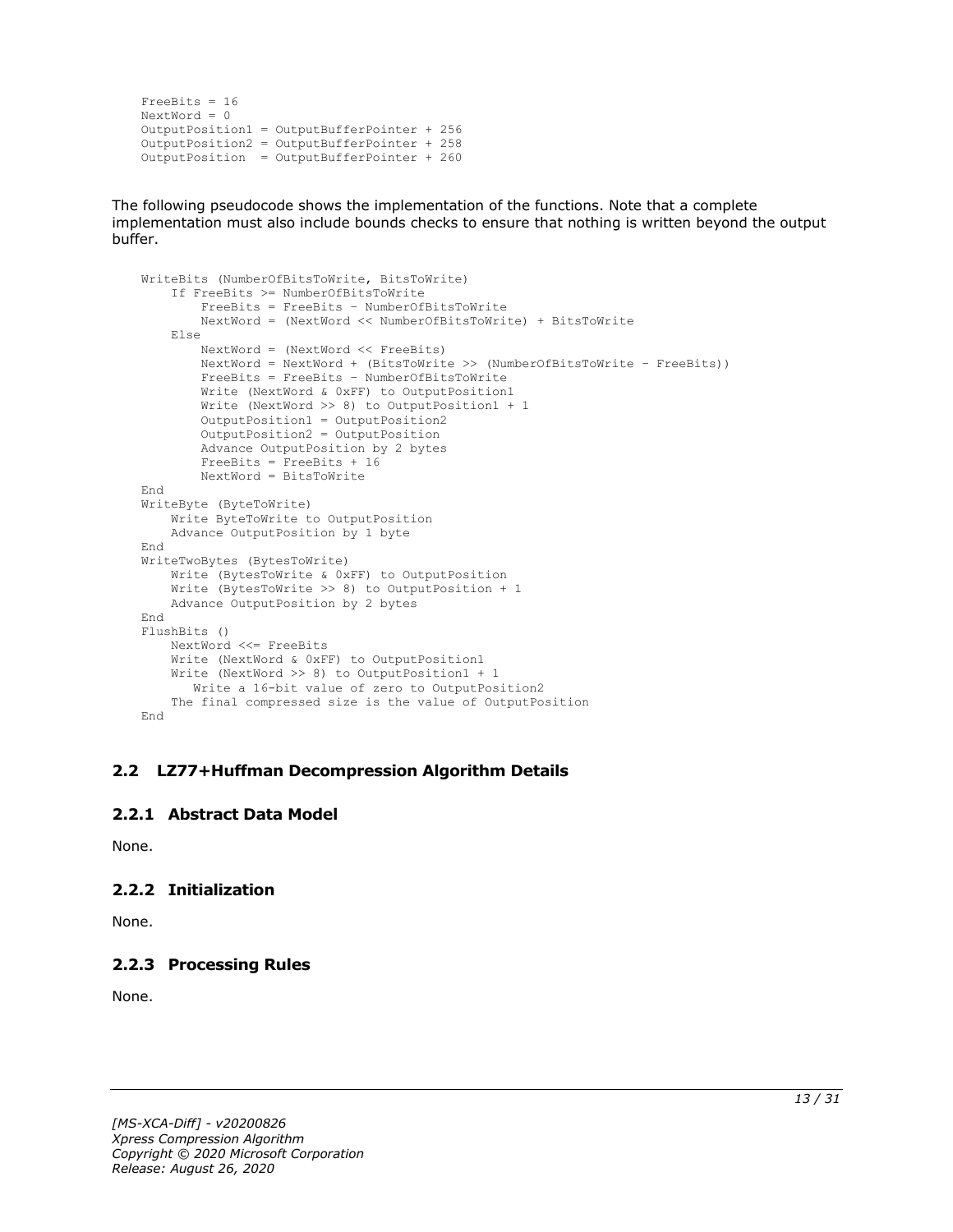# <span id="page-13-0"></span>**2.2.4 (Updated Section) Processing**

The decompression processes a series of blocks to form the decompressed output. Each block is processed in-order, and its decoded content written to the output stream is in-order. When processing a block, we check for terminating conditions for both block and overall decoding.

The decompression algorithm uses the 256-byte Huffman table to reconstruct the canonical Huffman [IEEE-MRC] representations of each symbol. Next, the Huffman stream of LZ77 ([UASDC]) literals and matches is decoded to reproduce the original data.

The following method can be used to construct a decoding table. The decoding table will have 2^15 entries because 15 is the maximum bit length permitted by the Xpress Compression Algorithm for a Huffman code. If a symbol has a bit length of X, it has  $2^(15 - X)$  entries in the table that point to its value. The order of symbols in the table is sorted by bit length (from low to high), and then by symbol value (from low to high). These requirements represent the agreement of canonicalness with the compression end of the algorithm. The following pseudocode shows the table construction method:

```
CurrentTableEntry = 0
For BitLength = 1 to 15
   For Symbol = 0 to 511
         If the encoded bit length of Symbol equals BitLength
            \text{Entropy} = (1 \leq (15 - \text{BitLength})) Repeat EntryCount times
                 If CurrentTableEntry >= 2^15
                     The compressed data is not valid. Return with error.
                 DecodingTable[CurrentTableEntry] = Symbol
                 CurrentTableEntry = CurrentTableEntry + 1
If CurrentTableEntry does not equal 2^15
     The compressed data is not valid. Return with error.
```
A valid implementation MUST use a method that provides results equivalent to those of the preceding table-based method to construct a data structure for decoding canonical Huffman codes. An implementation MAY use this simple table-based method, but SHOULD use a faster method.

The compression stream is designed to be read in (mostly) 16-bit chunks, with a 32-bit register maintaining at least the next 16 bits of input. This strategy allows the code to seamlessly handle the bytes for long match lengths, which would otherwise be awkward. The following pseudocode demonstrates this method.

```
During the beginning of processing each block for decompression, an implementation MUST check for 
EOF. An implementation can do this by comparing the block size against the required space for a 
Huffman table — if this condition is met and all output has been written, then processing stops and 
success is returned. Alternately, an implementation can explicitly examine the input buffer using the 
Huffman table from the previous block.
```

```
Loop until a decompression terminating condition 
    Build the decoding table
   CurrentPosition = 256 // start at the end of the Huffman table
    NextBits = Read16Bits(InputBuffer + CurrentPosition)
    CurrentPosition += 2
    NextBits <<= 16
    NextBits |= Read16Bits(InputBuffer + CurrentPosition)
    CurrentPosition += 2
     ExtraBits<mark>ExtraBitCount</mark> = 16
    BlockEnd = OutputPosition + 65536
    Loop until a block terminating condition
        If the OutputPosition >= BlockEnd then terminate block processing
Loop until a literal processing terminating condition
           Next15Bits = NextBits \gg (32 - 15) HuffmanSymbol = DecodingTable[Next15Bits]
         HuffmanSymbolBitLength = the bit length of HuffmanSymbol, from the table in
         the input buffer
```
 $\mathbf{I}$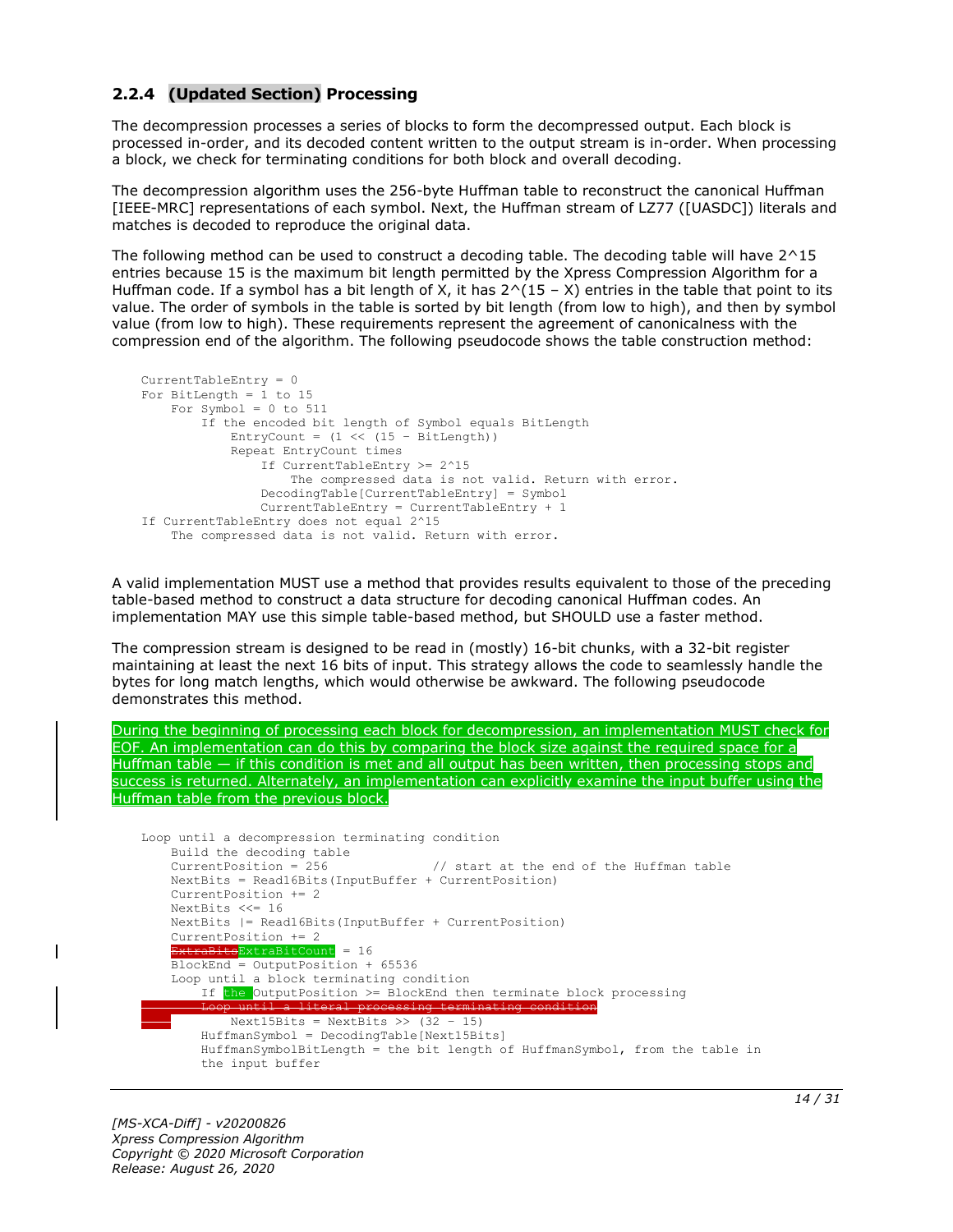

An implementation MUST also generate an error indicating that the compressed data is not valid in the event of an improper memory access outside the buffer.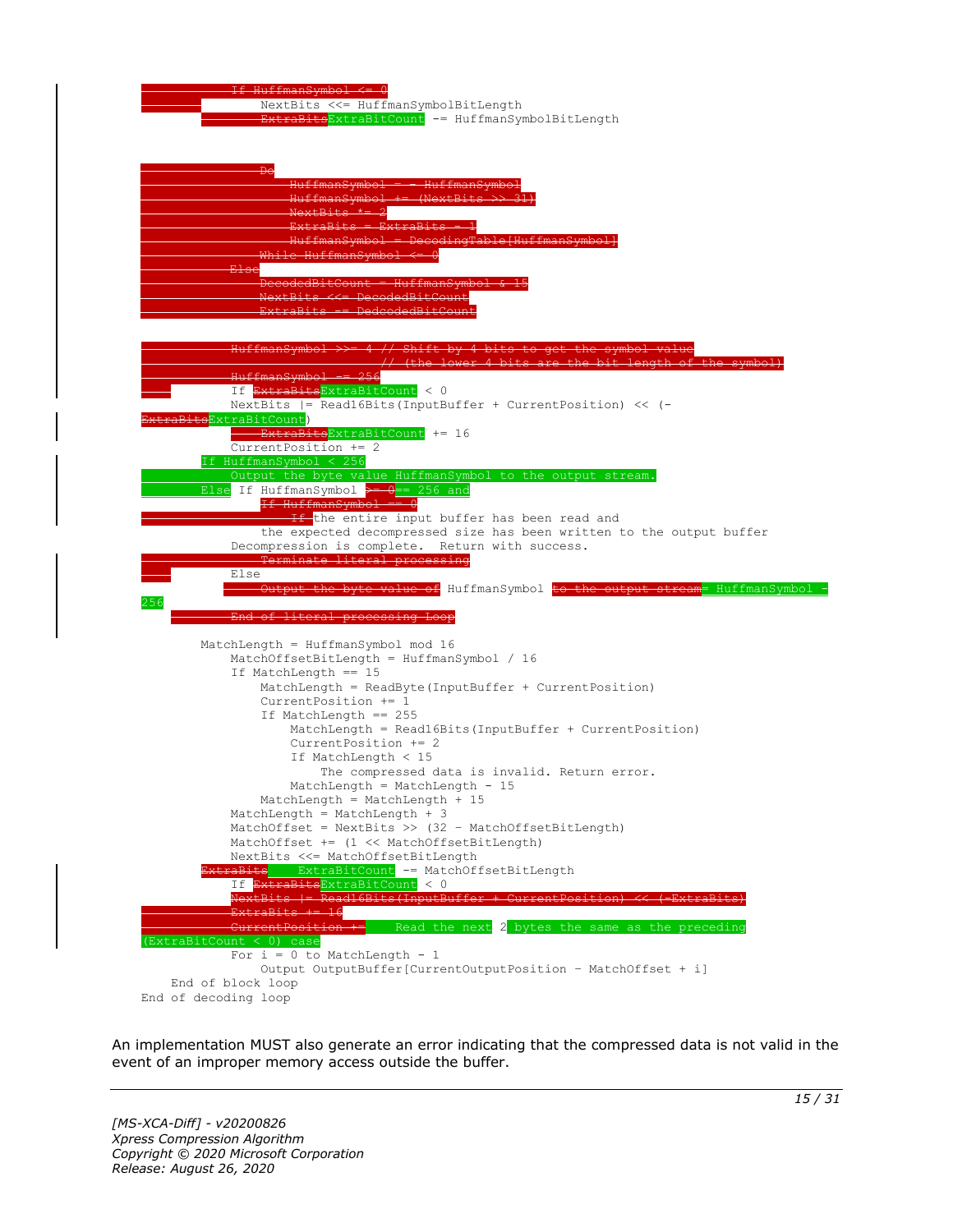Note that the match-copying loop copies 1 byte at a time and cannot use the standard library functions **memcpy** or **memove**. A sequence of bytes such as aaaaaa can be encoded like this: [literal: "a"][match: offset=1, length=5]. In other words, the match length can be greater than the match offset, and this necessitates the 1-byte-at-a-time copying strategy.

# <span id="page-15-0"></span>**2.3 Plain LZ77 Compression Algorithm Details**

# <span id="page-15-1"></span>**2.3.1 Abstract Data Model**

None.

# <span id="page-15-2"></span>**2.3.2 Initialization**

None.

# <span id="page-15-3"></span>**2.3.3 Processing Rules**

None.

# <span id="page-15-4"></span>**2.3.4 Processing**

The fastest variant of the Xpress Compression Algorithm avoids the cost of the Huffman[IEEE-MRC] pass by encoding the LZ77 [UASDC] literals and matches in a simple way. The encoding process is similar to the method described in section 2.1.4.1, with the key difference that the largest match offset it can encode is 8192 instead of the 65535 limit of the Huffman format. The literal or match flags are encoded in 32-bit chunks. Literals are encoded with a simple byte value. Matches are encoded with a 16-bit value, where the high 13 bits represent the offset and the low 3 bits represent the length. Long lengths are encoded with an additional 4 bits, then 8 bits, and then 16 bits. The MatchLength is represented by a ULONG, a 32-bit unsigned integer (see [MS-DTYP] section 2.2.51); therefore, the maximum value is 4,294,967,295. The following pseudocode provides an outline of the encoding method.

```
Flags = 0 // this is a 32-bit integer value
FlagCount = 0
FlagOutputPosition = 0
OutputPosition = 4
InputPosition = 0
LastLengthHalfByte = 0
While InputPosition has not reached the end of the input buffer
     Try to find a match with a length of at least 3 (see section 2.1.4.1)
    The match must be within the last 8,192 bytes (MatchOffset \leq 2^13)
     If no match was found or InputPosition + 2 is beyond the input buffer
         Copy 1 byte from InputPosition to OutputPosition. Advance both.
         Flags <<= 1
        FlaqCount = FlagCount + 1 If FlagCount == 32
             Write the 32-bit value Flags to FlagOutputPosition
            FlacCount = 0 FlagOutputPosition = OutputPosition
            OutputPosition += 4
     Else // a valid match was found
         Let MatchLength and MatchOffset describe the match
         MatchLength = MatchLength – 3
         MatchOffset = MatchOffset – 1
         MatchOffset <<= 3
         If MatchLength < 7
             // This is the simple case. The length fits in 3 bits.
             MatchOffset += MatchLength
             Write MatchOffset the 2-byte value to OutputPosition
             OutputPosition += 2
```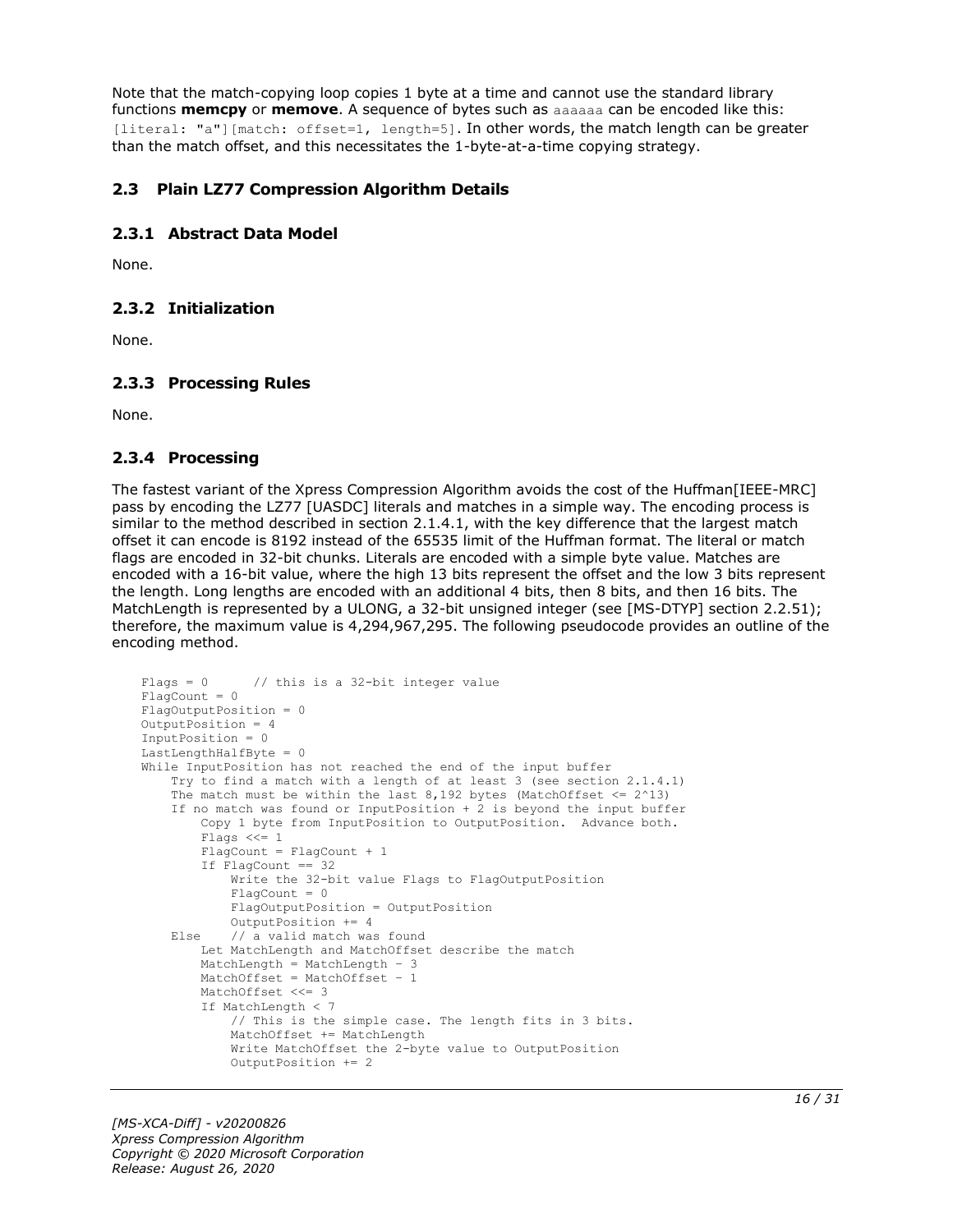```
 Else
             // The length does not fit 3 bits. Record a special value to
             // indicate a longer length.
             MatchOffset |= 7
             Write MatchOffset the 2-byte value to OutputPosition
             OutputPosition += 2
            MatchLength -= 7
             // Try to encode the length in the next 4 bits. If we previously
             // encoded a 4-bit length, we'll use the high 4 bits from that byte.
             If LastLengthHalfByte == 0
                 LastLengthHalfByte = OutputPosition
                 If MatchLength < 15
                     Write single byte value of MatchLength to OutputPosition
                    OutputPosition += 1
                 Else
                     Write single byte value of 15 to OutputPosition
                    OutputPosition++
                     goto EncodeExtraLen
             Else
                  If MatchLength < 15
                     OutputBuffer[LastLengthHalfByte] |= MatchLength << 4
                    LastLengthHalfByte = 0
                  Else
                     OutputBuffer[LastLengthHalfByte] |= 15 << 4
                    LastLengthHalfByte = 0
         EncodeExtraLen:
                     // We've already used 3 bits + 4 bits to encode the length
                    // Next use the next byte.
                    MatchLength -= 15
                     If MatchLength < 255
                          Write single byte value of MatchLength to OutputPosition
                         OutputPosition += 1
                     Else
                          // Use two more bytes for the length
                         Write single byte value of 255 to OutputPosition
                         OutputPosition += 1
                          MatchLength += 7 + 15
                          If MatchLength < (1 << 16)
                              Write two-byte value MatchLength to OutputPosition
                              OutputPosition += 2
                          Else
                              Write two-byte value of 0 to OutputPosition
                              OutputPosition += 2
                             Write four-byte value of MatchLength to OutputPosition
                              OutputPosition += 4
        Flags = (Flags << 1) | 1 FlagCount = FlagCount + 1
         If FlagCount == 32
             Write the 32-bit value Flags to FlagOutputPosition
            Fla<sub>0</sub>Count = 0
             FlagOutputPosition = OutputPosition
             OutputPosition += 4
         Advance InputPosition to the first byte that was not in the match
Endwhile
Flags <<=(32 - \text{FlagCount})Flags |= (1 \lt\lt (32 - \text{FlagCount})) - 1Write the 32-bit value Flags to FlagOutputPosition
The final compressed size is the value of OutputPosition
```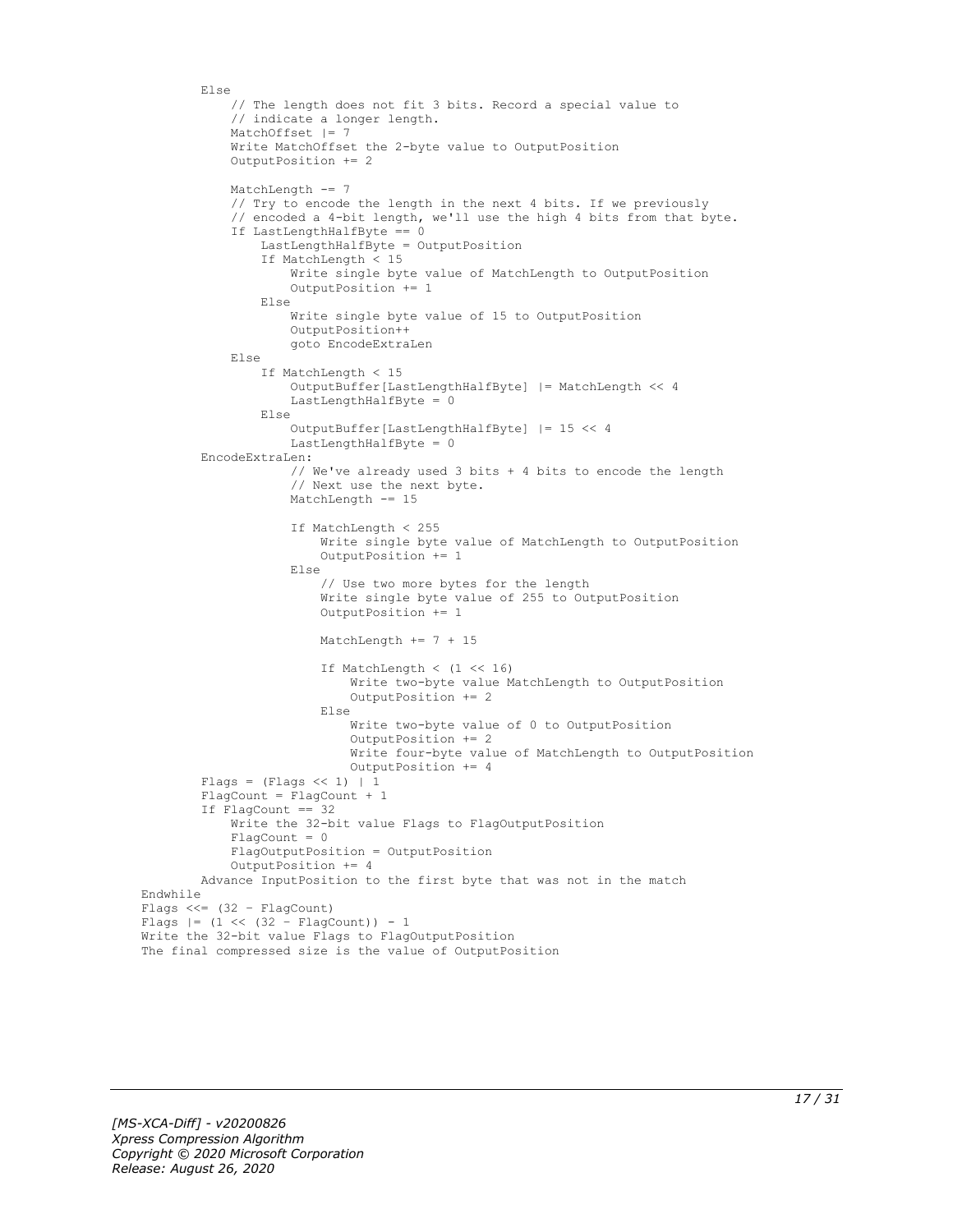### <span id="page-17-0"></span>**2.4 Plain LZ77 Decompression Algorithm Details**

#### <span id="page-17-1"></span>**2.4.1 Abstract Data Model**

None.

# <span id="page-17-2"></span>**2.4.2 Initialization**

None.

#### <span id="page-17-3"></span>**2.4.3 Processing Rules**

None.

#### <span id="page-17-4"></span>**2.4.4 Processing**

This section provides the decompression method corresponding to the compression method that is described in section 2.3. The basic structure is to decode each flag, which indicates whether the next item is a literal or a match. Literals are copied directly from the input buffer to the output buffer. Matches are decoded into a (length, offset) pair that is used to copy data from earlier in the output buffer. If the code that follows reads or writes outside the provided buffers at any time, an implementation MUST return an error indicating that the compressed buffer is invalid. Note that the match-copying loop copies 1 byte at a time and cannot use the standard library functions **memcpy** or **memmove**. A sequence of bytes such as aaaaaa can be encoded as follows:

```
[literal: "a"][match: offset=1, length=5]
```
The **match length** can be greater than the **match offset**, and this necessitates the 1-byte-at-a-time copying strategy shown in the following pseudocode.

```
BufferedFlags = 0
BufferedFlagCount = 0
InputPosition = 0
OutputPosition = 0
LastLengthHalfByte = 0Loop until break instruction or error
     If BufferedFlagCount == 0
         BufferedFlags = read 4 bytes at InputPosition
         InputPosition += 4
         BufferedFlagCount = 32
     BufferedFlagCount = BufferedFlagCount – 1
     If (BufferedFlags & (1 << BufferedFlagCount)) == 0
         Copy 1 byte from InputPosition to OutputPosition. Advance both.
     Else
         If InputPosition == InputBufferSize
             Decompression is complete. Return with success.
         MatchBytes = read 2 bytes from InputPosition
         InputPosition += 2
         MatchLength = MatchBytes mod 8
        MatchOffset = (MatchBytes / 8) + 1 If MatchLength == 7
             If LastLengthHalfByte == 0
                 MatchLength = read 1 byte from InputPosition
                 MatchLength = MatchLength mod 16
                LastLengthHalfByte = InputPosition
                 InputPosition += 1
             Else
                 MatchLength = read 1 byte from LastLengthHalfByte position
                MatchLength = MatchLength / 16
```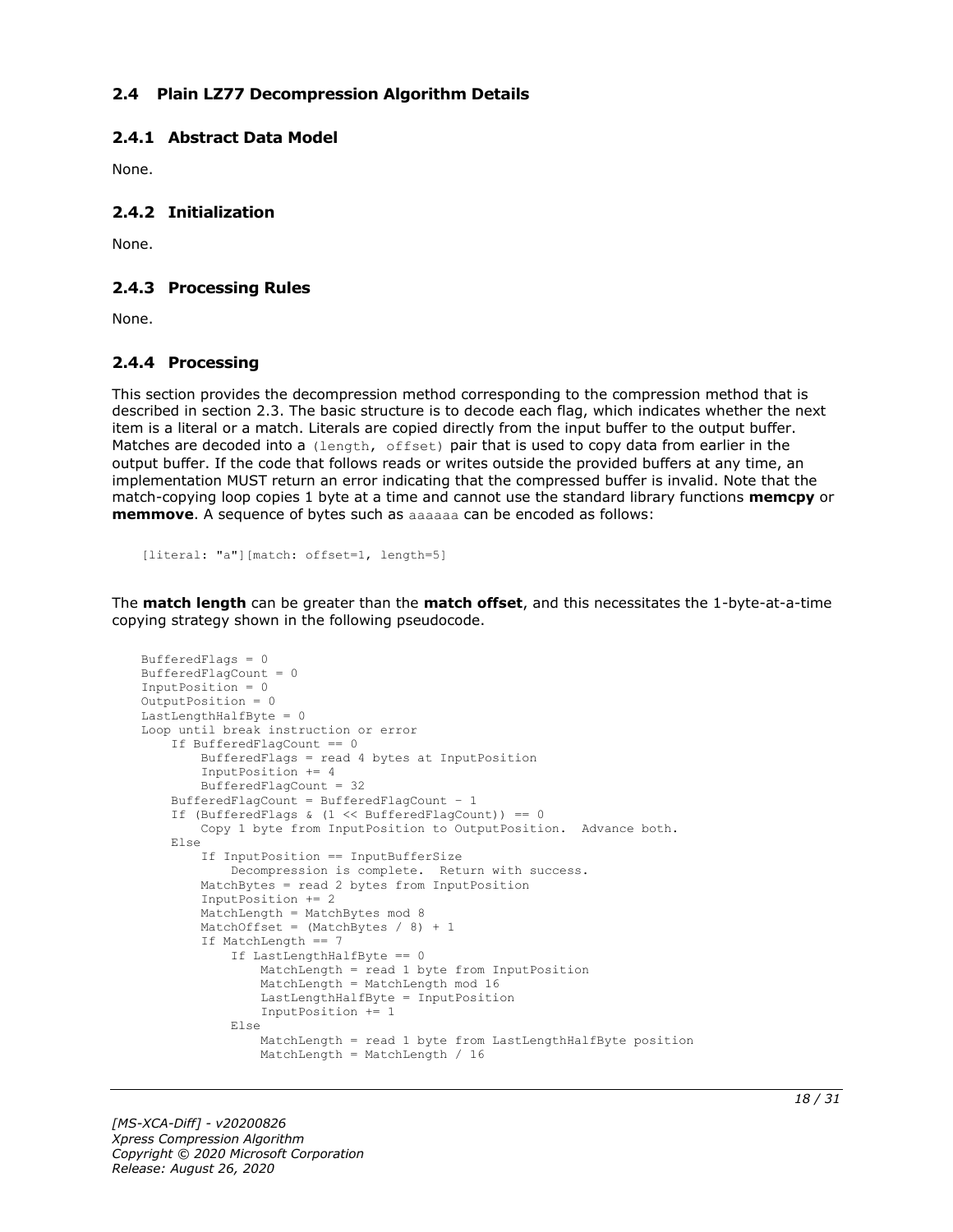```
 LastLengthHalfByte = 0
     If MatchLength == 15
        MatchLength = read 1 byte from InputPosition
         InputPosition += 1
         If MatchLength == 255
             MatchLength = read 2 bytes from InputPosition
            InputPosition += 2
            If MatchLength == 0
                 MatchLength = read 4 bytes from InputPosition
                InputPosition += 4 bytes
             If MatchLength < 15 + 7
                Return error.
            MatchLength == (15 + 7)
         MatchLength += 15
     MatchLength += 7
 MatchLength += 3
For i = 0 to MatchLength - 1
     Copy 1 byte from OutputBuffer[OutputPosition – MatchOffset]
     OutputPosition += 1
```
# <span id="page-18-0"></span>**2.5 LZNT1 Algorithm Details**

The LZNT1 algorithm employs a grammar common to LZ77 variants, making use of LZ77 [UASDC] literals and matches and using the characteristic processing. The LZNT1 algorithm is comparable to the Plain LZ77 variant, which implements the features of LZ77 through a specialized buffer format as specified in section 2.3 and section 2.4. Key differences between the "plain" and LZNT1 variants include the following:

- LZNT1 uses a less complex process to encode lengths.
- LZNT1 varies the number of bits used to encode length and distance, whereas the sizes of the Plain LZ77-encoded fields are fixed.
- LZNT1 groups flags in bytes; Plain LZ77 groups them in 4-byte DWORDs.
- The LZNT1 buffer is structured as a series of chunks that can be independently decompressed.

# <span id="page-18-1"></span>**2.5.1 Abstract Data Model**

This section describes a conceptual model of possible data organization that an implementation maintains to participate in this algorithm. The described organization is provided to facilitate the explanation of how the algorithm behaves. This document does not mandate that implementations adhere to this model as long as their external behavior is consistent with that described in this document.

The following elements are specific to this algorithm.

**Chunks:** Segments of data that are compressed, uncompressed, or that denote the end of the buffer.

**Chunk header:** The header for a compressed or uncompressed chunk of data.

- **Flag bytes:** A bit flag whose bits, read from low order to high order, specify the formats of the data elements that follow. For example, bit 0 corresponds to the first data element, bit 1 to the second, and so on. If the bit corresponding to a data element is set, the element is a 2-byte compressed word; otherwise, it is a 1-byte literal value.
- **Flag group:** A flag byte followed by zero or more data elements, each of which is a single literal byte or a 2-byte compressed word.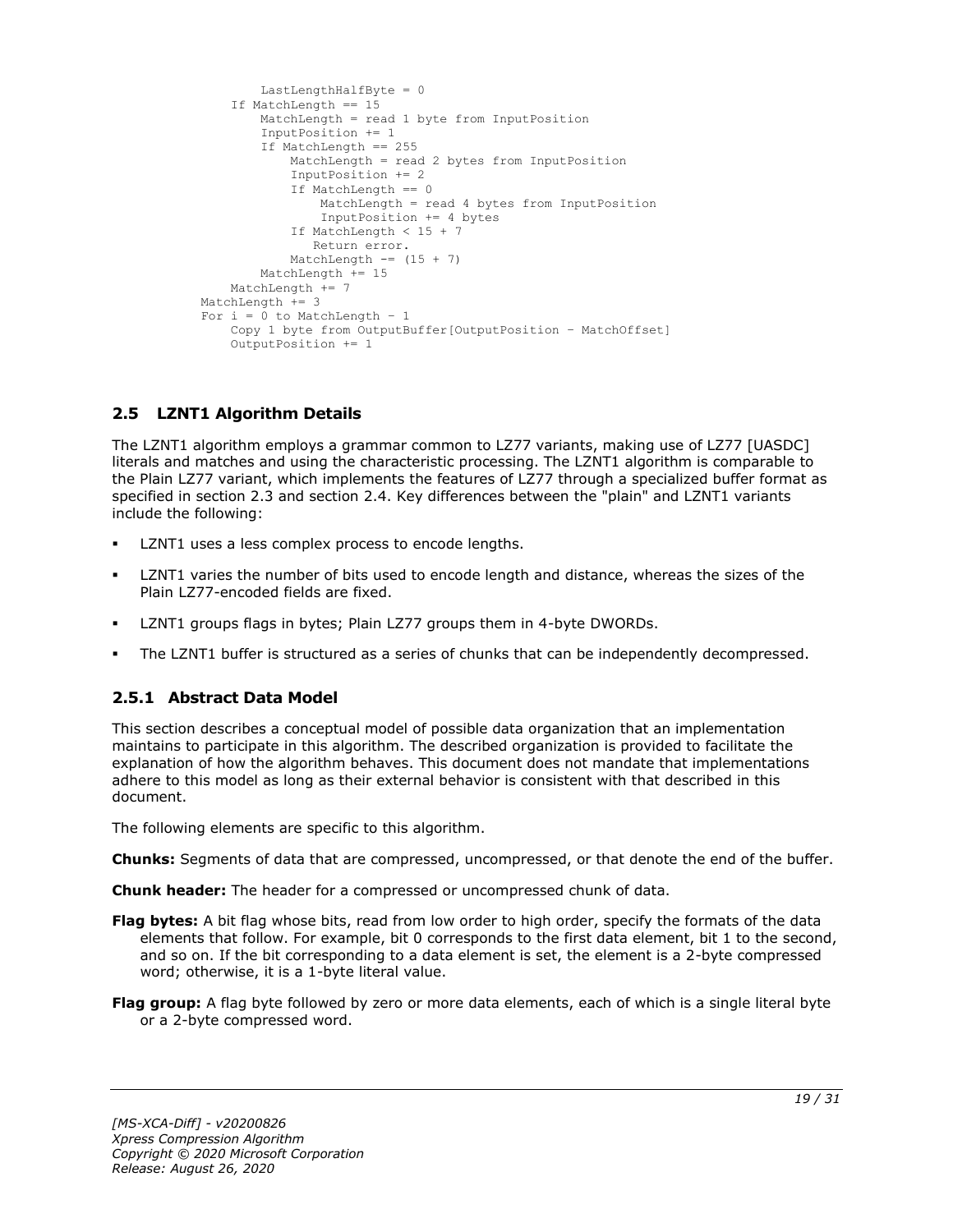# <span id="page-19-0"></span>**2.5.1.1 Buffer Format**

The LZNT1 algorithm relies on the use of a specific buffer format in its implementation of LZ77. The compression algorithm produces a buffer format of the following grammatical structure:

```
<Buffer> ::= <Chunk> <Buffer> | <Chunk>
<Chunk> ::= <Compressed_chunk> | 
            <Uncompressed_chunk> |
            End_of_buffer
<Uncompressed_chunk> ::= Chunk_header Uncompressed_data
<Compressed_chunk> ::= Chunk_header <Flag_group>
<Flag_group> ::= <Flag_data> <Flag_group> | <Flag_data>
<Flag_data> ::=
   Flag byte <Data> <Data> <Data> <Data> <Data> <Data> <Data> <Data> <Data> <Data>
   | Flag_byte <Data> <Data> <Data> <Data> <Data> <Data> <Data>
  | Flag_byte <Data> <Data> <Data> <Data> <Data> <Data>
  | Flag_byte <Data> <Data> <Data> <Data> <Data>
  | Flag_byte <Data> <Data> <Data> <Data>
  | Flag_byte <Data> <Data> <Data> 
  | Flag_byte <Data> <Data>
  | Flag_byte <Data> 
<Data> ::= Literal | Compressed_word
```
A compressed data buffer consists of one or more **chunks**. A chunk is either compressed, uncompressed, or it denotes the end of the buffer. If the chunk is uncompressed, it contains a **chunk header** followed by uncompressed data; if it is compressed, it contains a chunk header followed by a series of one or more pieces of flagged data. Finally, a piece of flagged data consists of a **flag byte** that is followed by no more than 8 individual data elements.

The following sections describe the structure of each of these grammatical elements, including constraints on their usage that are not expressed in the raw grammar.

#### <span id="page-19-1"></span>**2.5.1.2 Buffers and Chunks**

A compressed buffer consists of a series of one or more compressed output **chunks**. Each chunk begins with a 16-bit header.

If both bytes of the header are 0, the header is an *End\_of\_buffer* terminal that denotes the end of the compressed data stream.

Otherwise, the header MUST be formatted as follows:

- Bit 15 indicates whether the chunk contains compressed data.
- Bits  $[14:12]$  contain a signature indicating the format of the subsequent data.
- Bits [11:0] contain the size of the compressed chunk, minus three bytes.

Bit 15 indicates whether the chunk contains compressed data. If this bit is zero, the **chunk header** is followed by uncompressed literal data. If this bit is set, the next byte of the chunk is the beginning of a *Flag\_group* nonterminal that describes some compressed data.

Bits 14 down to 12 contain a signature value. This value MUST always be 3 (unless the header denotes the end of the compressed buffer).

Bits 11 down to 0 contain the size of the compressed chunk minus three bytes. This size otherwise includes the size of any metadata in the chunk, including the chunk header. If the chunk is uncompressed, the total amount of uncompressed data therein can be computed by adding 1 to this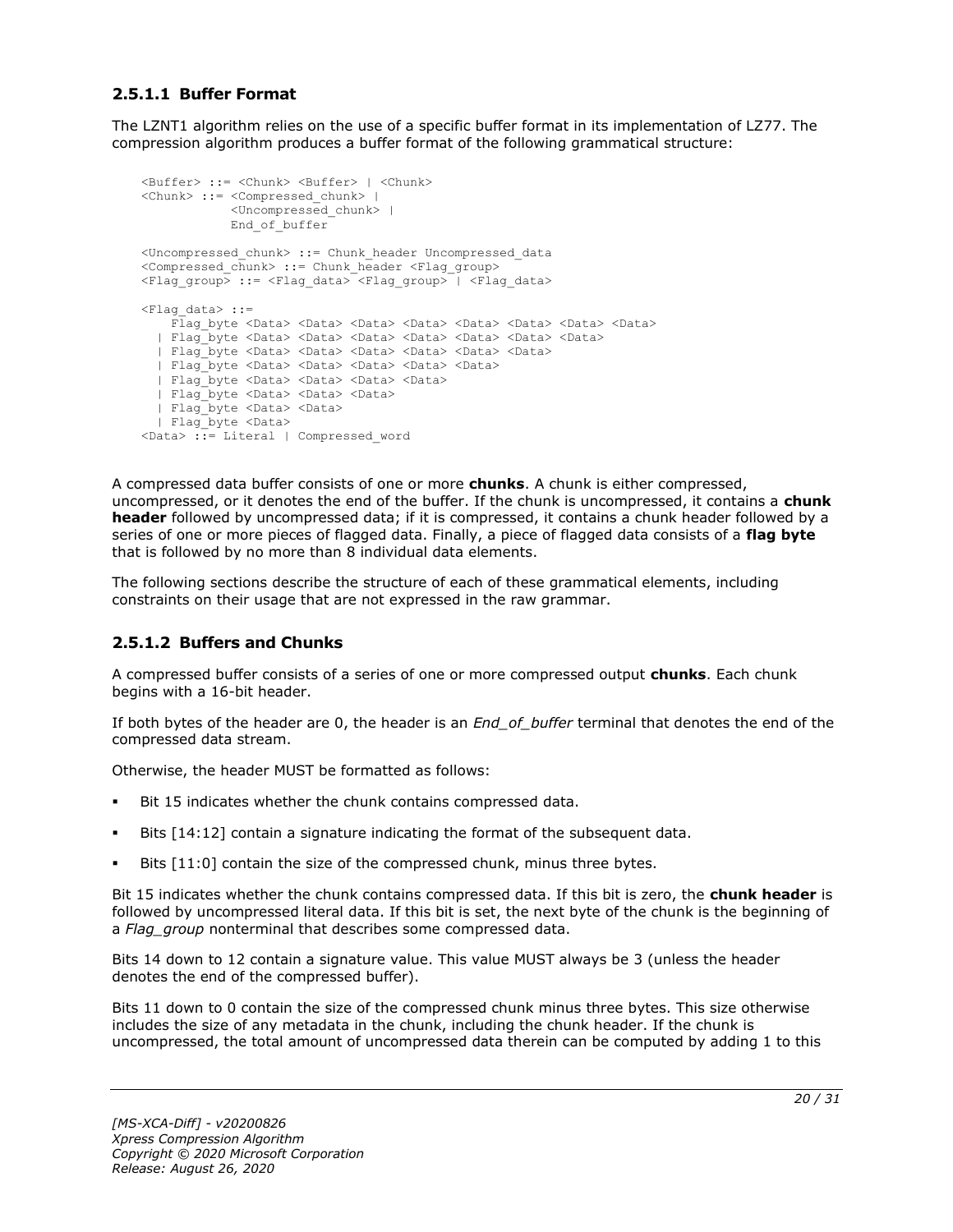value (adding 3 bytes to get the total chunk size, then subtracting 2 bytes to account for the chunk header).

The *End* of buffer character is not required to terminate the compressed buffer. The character is used, however, if space allows. For example, given 20 kilobytes (KB) of uncompressed data and a 10 KB buffer to contain the compressed data, if the size of the compressed data (including metadata) is exactly 10 KB, the capacity of the buffer has been met. In such a case, the *End\_of\_buffer* terminal is not written.

Because the presence of this terminal is not guaranteed, the size of the compressed data MUST be known before data in this format is decompressed.

If an *End\_of\_buffer* terminal is added, the size of the final compressed data is considered not to include the size of the *End\_of\_buffer* terminal.

# <span id="page-20-0"></span>**2.5.1.3 Flag Groups**

If a **chunk** is compressed, its **chunk header** is immediately followed by the first byte of a *Flag\_group* nonterminal.

A **flag group** consists of a **flag byte** followed by zero or more data elements. Each data element is either a single literal byte or a two-byte compressed word. The individual bits of a **flag byte**, taken from low-order bits to high-order bits, specify the formats of the subsequent data elements (such that bit 0 corresponds to the first data element, bit 1 to the second, and so on). If the bit corresponding to a data element is set, the element is a two-byte compressed word; otherwise, it is a one-byte literal.

### <span id="page-20-1"></span>**2.5.1.4 Data Elements**

A data element MUST either be an uncompressed literal or a compressed word. An uncompressed literal is a byte of data that was not compressed and can therefore be treated as part of the uncompressed data stream. A compressed word is a two-byte value that contains a length and a displacement and whose format varies depending on the portion of the data that is being processed.

Each compressed word consists of a D-bit displacement in the high-order bits and an L-bit length in the low-order bits, subject to the constraints that  $4 \leq D \leq 12$ ,  $4 \leq L \leq 12$ , and  $D + L = 16$ . The displacement in a compressed word is the difference between the current location in the uncompressed data (either the current read point when compressing or the current write point when decompressing) and the location of the uncompressed data corresponding to the compressed word, minus one byte. The length is the amount of uncompressed data that can be found at the appropriate displacement, minus three bytes. While using the compressed buffers, the stored displacement must be incremented by 1 and the stored length must be incremented by 3, to get the actual displacement and length.

For example, the input data for a given compression consists of the following stream:

F F G A A G F E D D E F F E E | F F G A A G F E D D E F E D D

In this case, the data prior to the vertical bar has already been compressed. The next 12 characters of the input stream match the first 12 characters of the data that was already compressed. Moreover, the distance from the current input pointer to the start of this matching string is 15 characters. This can be described by the <displacement, length> pair of <15, 12>.

Decompression of this data produces the first portion of the input stream:

F F G A A G F E D D E F F E E |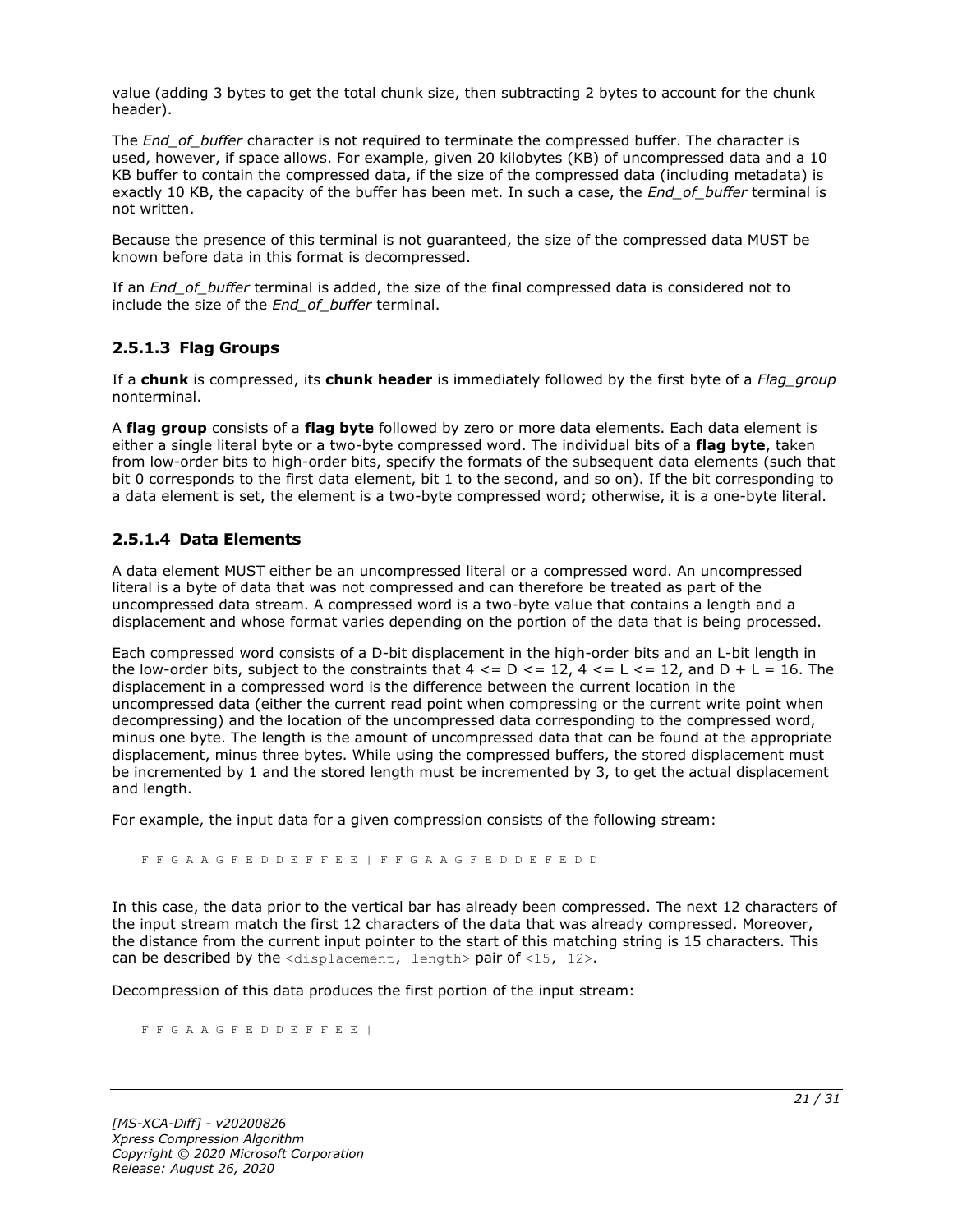The next data element is a <15,  $12$ > displacement-length pair. The start of the uncompressed data is 15 characters behind the last character in the already uncompressed data, and the length of the data to read is 12 characters. Decompression results in the following buffer.

F F G A A G F E D D E F F E E F F G A A G F E D D E F |

This matches the original data stream.

F F G A A G F E D D E F F E E F F G A A G F E D D E F E D D

The sizes of the displacement and length fields of a compressed word vary with the amount of uncompressed data in the current chunk that has already been processed. The format of a given compressed word is determined as follows:

Let U be the amount of uncompressed data that has already been processed in the current chunk (either the amount that has been read when compressing data or the amount that has been written when decompressing data).

Note that U depends on the offset from the start of a chunk and not the offset from the beginning of the uncompressed data.

Then let M be the largest value in  $[4...12]$  such that  $2^{M-1} < U$ , or 4 if there is no such value.

A compressed word then has the format  $D = M$  and  $L = 16 - M$ , with the displacement occupying D high-order bits and the length occupying L low-order bits.

### <span id="page-21-0"></span>**2.5.2 Initialization**

None.

# <span id="page-21-1"></span>**2.5.3 Processing Rules**

Input streams are compressed in units of 4096 bytes. The process of creating a chunk is complete if at least 4096 bytes of data or the remainder of the input buffer is compressed. If the data remains in the input buffer, the processing of a new chunk is started.

Lempel-Ziv compression does not require that the entirety of the data to which a compressed word refers actually be in the uncompressed buffer when the word is processed. In other words, it is not required that  $(U -$  displacement + length  $U$ . Therefore, when processing a compressed word, data MUST be copied from the start of the uncompressed target region to the end—that is, the byte at (U – displacement) MUST be copied first, then  $(U -$  displacement  $+1$ ), and so on, because the compressed word might refer to data that will be written during decompression.

Some of the bits in a flag byte might not be used. To process compressed buffers, the size of the compressed chunk that is stored in the chunk header MUST be used to determine the position of the last valid byte in the chunk. The size value MUST ignore flag bits that correspond to bytes outside the chunk.

# <span id="page-21-2"></span>**2.5.4 Processing**

For a discussion of LZ77 processing similar to that of the LZNT1 variant, see sections 2.3 and 2.4 on Plain LZ77 compression and decompression.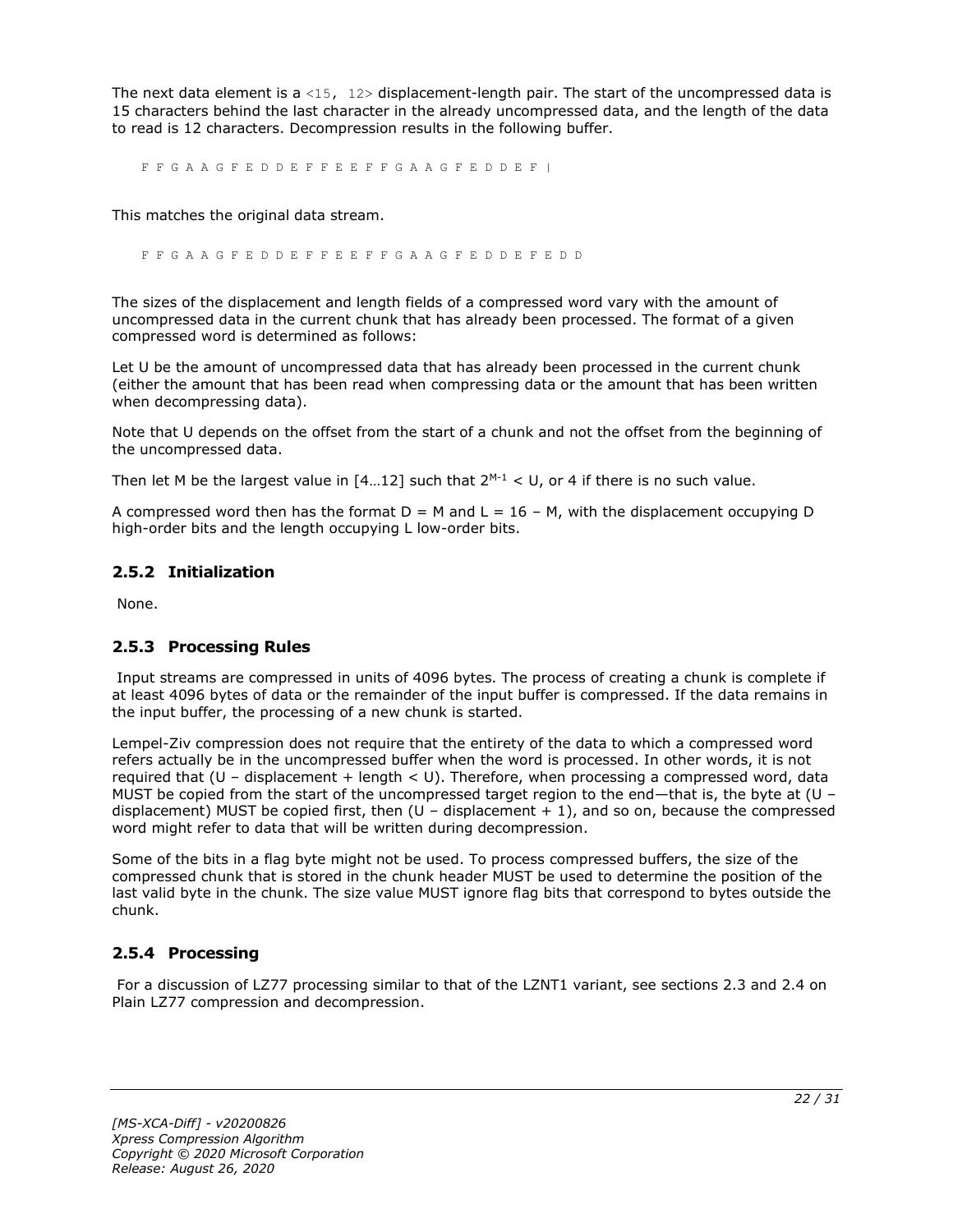# <span id="page-22-0"></span>**3 Algorithm Examples**

# <span id="page-22-1"></span>**3.1 LZ77**

With the Plain LZ77 variant of the algorithm, the uncompressed ASCII string abcdefghijklmnopgrstuvwxyz is compressed as follows, in hexadecimal.

3f 00 00 00 61 62 63 64 65 66 67 68 69 6a 6b 6c 6d 6e 6f 70 71 72 73 74 75 76 77 78 79 7a

The first 4 bytes encode the first 32 literal or match flags (in this case, 26 zero bits, representing the 26 literals to follow, then 6 one bits, because any extra flag bits are ones). The next 26 bytes are the ASCII representation of the input string.

The uncompressed input is the 300-byte ASCII string:

abcabcabcabcabcabcabcabcabcabcabcabcabcabcabcabcabcabcabcabcabcabcabcabcabcabcabcabcabcabcabc abcabcabcabcabcabcabcabcabcabcabcabcabcabcabcabcabcabcabcabcabcabcabcabcabcabcabcabcabcabcabc abcabcabcabcabcabcabcabcabcabcabcabcabcabcabcabcabcabcabcabcabcabcabcabcabcabcabcabcabcabcabc abcabcabcabcabcabcabc

In this case, using Plain LZ77, those 300 bytes are encoded as follows:

ff ff ff 1f 61 62 63 17 00 0f ff 26 01

This is the encoding of abc[match: distance =  $3$ , length = 297].

#### <span id="page-22-2"></span>**3.2 LZ77+Huffman**

The uncompressed ASCII string abcdefghijklmnopqrstuvwxyz is compressed as a sequence of literals, as follows, in hexadecimal.

00 00 00 00 00 00 00 00 00 00 00 00 00 00 00 00 00 00 00 00 00 00 00 00 00 00 00 00 00 00 00 00 00 00 00 00 00 00 00 00 00 00 00 00 00 00 00 00 50 55 55 55 55 55 55 55 55 55 55 45 44 04 00 00 00 00 00 00 00 00 00 00 00 00 00 00 00 00 00 00 00 00 00 00 00 00 00 00 00 00 00 00 00 00 00 00 00 00 00 00 00 00 00 00 00 00 00 00 00 00 00 00 00 00 00 00 00 00 00 00 00 00 00 00 00 00 00 00 04 00 00 00 00 00 00 00 00 00 00 00 00 00 00 00 00 00 00 00 00 00 00 00 00 00 00 00 00 00 00 00 00 00 00 00 00 00 00 00 00 00 00 00 00 00 00 00 00 00 00 00 00 00 00 00 00 00 00 00 00 00 00 00 00 00 00 00 00 00 00 00 00 00 00 00 00 00 00 00 00 00 00 00 00 00 00 00 00 00 00 00 00 00 00 00 00 00 00 00 00 00 00 00 00 00 00 00 00 00 00 00 00 00 00 00 00 00 00 00 00 00 00 00 00 00 00 00 d8 52 3e d7 94 11 5b e9 19 5f f9 d6 7c df 8d 04 00 00 00 00

The first 256 bytes represent the Huffman code lengths. In this case, most of these values are zero because those symbols are not used. The few nonzero values represent the code lengths (5 bits or 4 bits in this case) of the literal symbols corresponding to the ASCII characters of the lowercase alphabet, as well as the end-of-file (EOF) symbol (symbols index 256). The last few bytes in the buffer are the Huffman encoding of the string abcdefghijklmnopqrstuvwxyz[EOF].

The uncompressed data is the following 300-byte ASCII string:

abcabcabcabcabcabcabcabcabcabcabcabcabcabcabcabcabcabcabcabcabcabcabcabcabcabcabcabcabcabcabc abcabcabcabcabcabcabcabcabcabcabcabcabcabcabcabcabcabcabcabcabcabcabcabcabcabcabcabcabcabcabc abcabcabcabcabcabcabcabcabcabcabcabcabcabcabcabcabcabcabcabcabcabcabcabcabcabcabcabcabcabcabc abcabcabcabcabcabcabc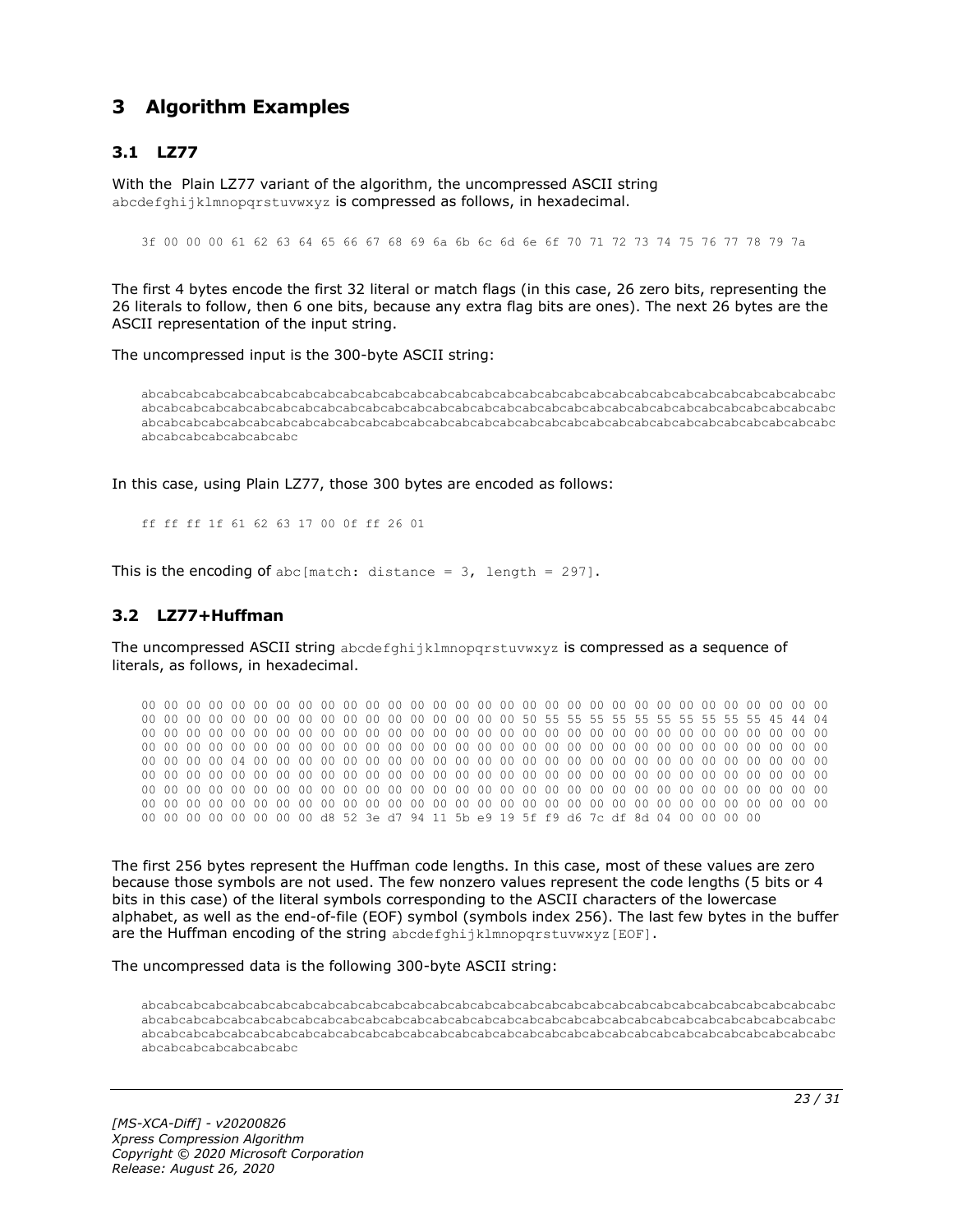#### The LZ77+Huffman algorithm encodes it as follows:

00 00 00 00 00 00 00 00 00 00 00 00 00 00 00 00 00 00 00 00 00 00 00 00 00 00 00 00 00 00 00 00 00 00 00 00 00 00 00 00 00 00 00 00 00 00 00 00 30 23 00 00 00 00 00 00 00 00 00 00 00 00 00 00 00 00 00 00 00 00 00 00 00 00 00 00 00 00 00 00 00 00 00 00 00 00 00 00 00 00 00 00 00 00 00 00 00 00 00 00 00 00 00 00 00 00 00 00 00 00 00 00 00 00 00 00 00 00 00 00 00 00 00 00 00 00 00 00 02 00 00 00 00 00 00 00 00 00 00 00 00 00 00 20 00 00 00 00 00 00 00 00 00 00 00 00 00 00 00 00 00 00 00 00 00 00 00 00 00 00 00 00 00 00 00 00 00 00 00 00 00 00 00 00 00 00 00 00 00 00 00 00 00 00 00 00 00 00 00 00 00 00 00 00 00 00 00 00 00 00 00 00 00 00 00 00 00 00 00 00 00 00 00 00 00 00 00 00 00 00 00 00 00 00 00 00 00 00 00 00 00 00 00 00 00 00 00 00 00 00 00 00 00 00 00 00 a8 dc 00 00 ff 26 01

The first 256 bytes are the Huffman code lengths. The nonzero symbols are the literals 'a', 'b', and 'c'; the EOF symbol; and one match symbol. The last few bytes encode  $abc[match: distance=3,$ length=297][EOF]. This example illustrates how long match lengths are encoded. In the last bytes of the compressed data, note the calculation  $0x126 = 294 = 297 - 3$ . Because it is the minimum match length, 3 is subtracted from each match length before it is encoded.

# <span id="page-23-0"></span>**3.3 LZNT1**

The following shows an example of LZ77 compression in which the compressed word references data that is not wholly contained in the uncompressed buffer at the time when the word is processed. In this scenario, the compressed word is processed by copying data from the start of the uncompressed target region to the end.

The following ANSI string, including the terminal NUL, is 142 bytes in length.

F# F# G A A G F# E D D E F# F# E E F# F# G A A G F# E D D E F# E D D E E F# D E F# G F# D E F# G F# E D E A F# F# G A A G F# E D D E F# E D D

The algorithm, using the standard compression engine, produces the following hexadecimal output with a length of 59 bytes.

| 0x00000000: 38 b0 88 46 23 20 00 20 |  |  |  |  |
|-------------------------------------|--|--|--|--|
| 0x00000008: 47 20 41 00 10 a2 47 01 |  |  |  |  |
| 0x00000010: a0 45 20 44 00 08 45 01 |  |  |  |  |
| 0x00000018: 50 79 00 c0 45 20 05 24 |  |  |  |  |
|                                     |  |  |  |  |
| 0x00000020: 13 88 05 b4 02 4a 44 ef |  |  |  |  |
| 0x00000028: 03 58 02 8c 09 16 01 48 |  |  |  |  |
| 0x00000030: 45 00 be 00 9e 00 04 01 |  |  |  |  |

The compressed data is contained in a single chunk. The chunk header, interpreted as a 16-bit value, is 0xB038. Bit 15 is 1, so the chunk is compressed; bits 14 through 12 are the correct signature value (3); and bits 11 through 0 are decimal 56, so the chunk is 59 bytes in size.

The next byte, 0x88, is a flag byte. Bits 0, 1, and 2 of this byte are clear, so the next 3 bytes are not compressed. They are 0x46 ('F'), 0x23 ('#'), and 0x20 (a space). The output stream now contains "F# ".

Bit 3 of the flag byte is set, however, so the next two bytes are part of a compressed word; in this case, that word is 0x2000. Here, the offset from the start of the uncompressed data, U, is 3 bytes; there is no value M such that M  $>= 4$  and  $2^{M-1} < U$ , so the compressed word has 4 bits of displacement and 12 bits of length. The stored displacement is 2 (0010) and the stored length is 0 (0000 0000 0000); the actual displacement is 3 (2 + 1 = 3) and the length is 3 (0 + 3 = 3). The next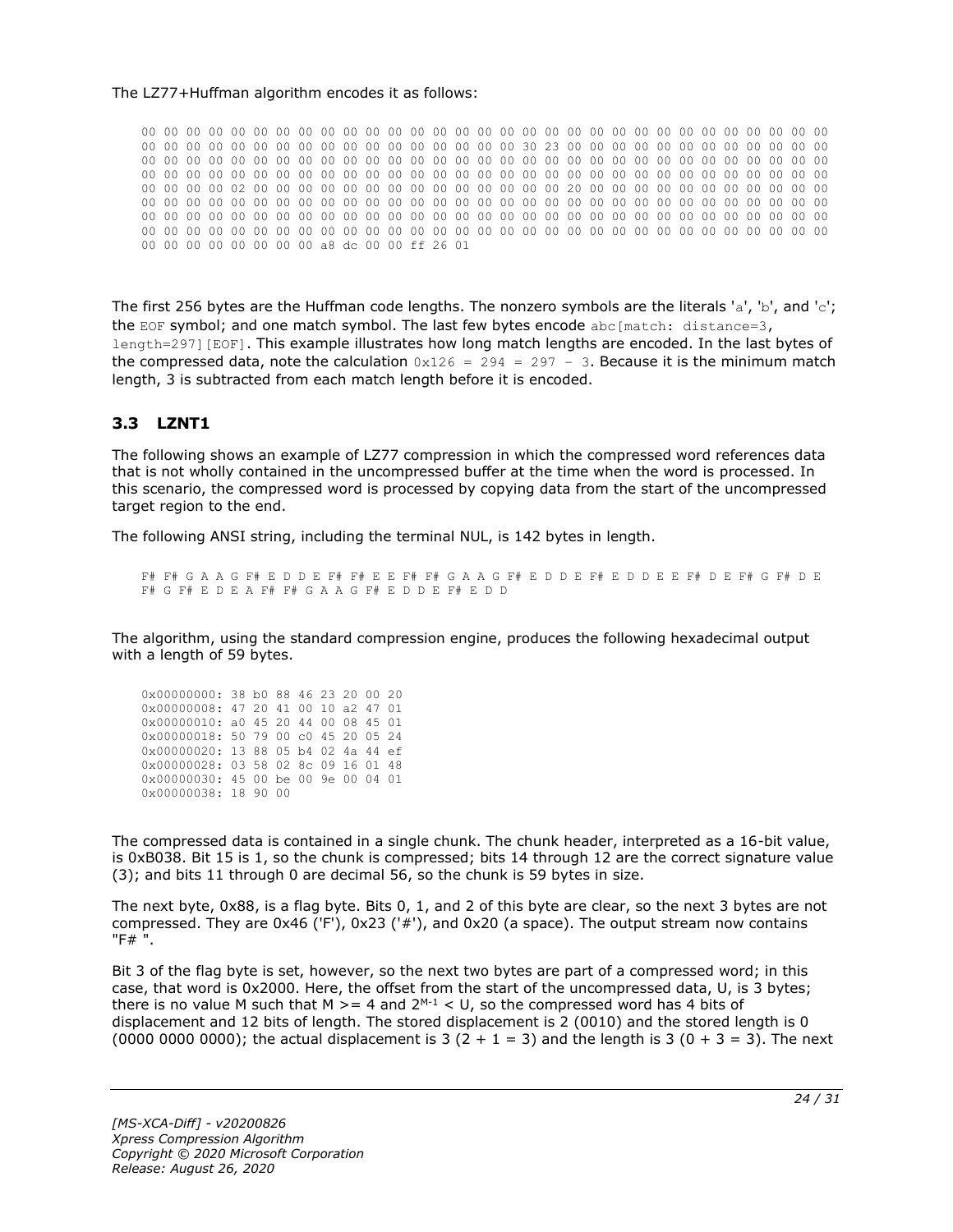3 characters of uncompressed data are "F# ", which results in an uncompressed string of length 6: "F# F# ".

Bits 4 through 6 of the flag byte are clear, so the next three bytes are literals: 0x47 ('G'), 0x20 (a space), and 0x41 ('A'). The string is now "F# F# G A". Bit 7 is set, so the next two bytes are a compressed word, 0x1000. The offset from the start of the chunk is 9 bytes, so the compressed word once again has 4 bits of displacement and 12 bits of length. The stored displacement is 1 (0001) and the stored length is 0 (0000 0000 0000); thus, the final displacement is 2 (1 + 1 = 2) and the final length is  $3(0 + 3 = 3)$ .

This is a case in which the current uncompressed length (9 bytes) minus the displacement plus the length (10 bytes) actually exceeds the amount of uncompressed data, so character-by-character copying from the beginning of the displaced region is important. The first character is a space, so the string is "F# F# G A "; the next character is an A, resulting in "F# F# G A A"; and the next is the space that was just written, resulting in "F# F# G A A ".

The rest of the decompression proceeds similarly.

The final flag byte is located at offset 0x37. This is the 56th byte of compressed data; only three bytes remain. The flag byte is 0x01, so the next two bytes are a single compressed word. The final byte is a literal value, 0x00. The remainder of the flag byte is ignored because no data remains in the buffer.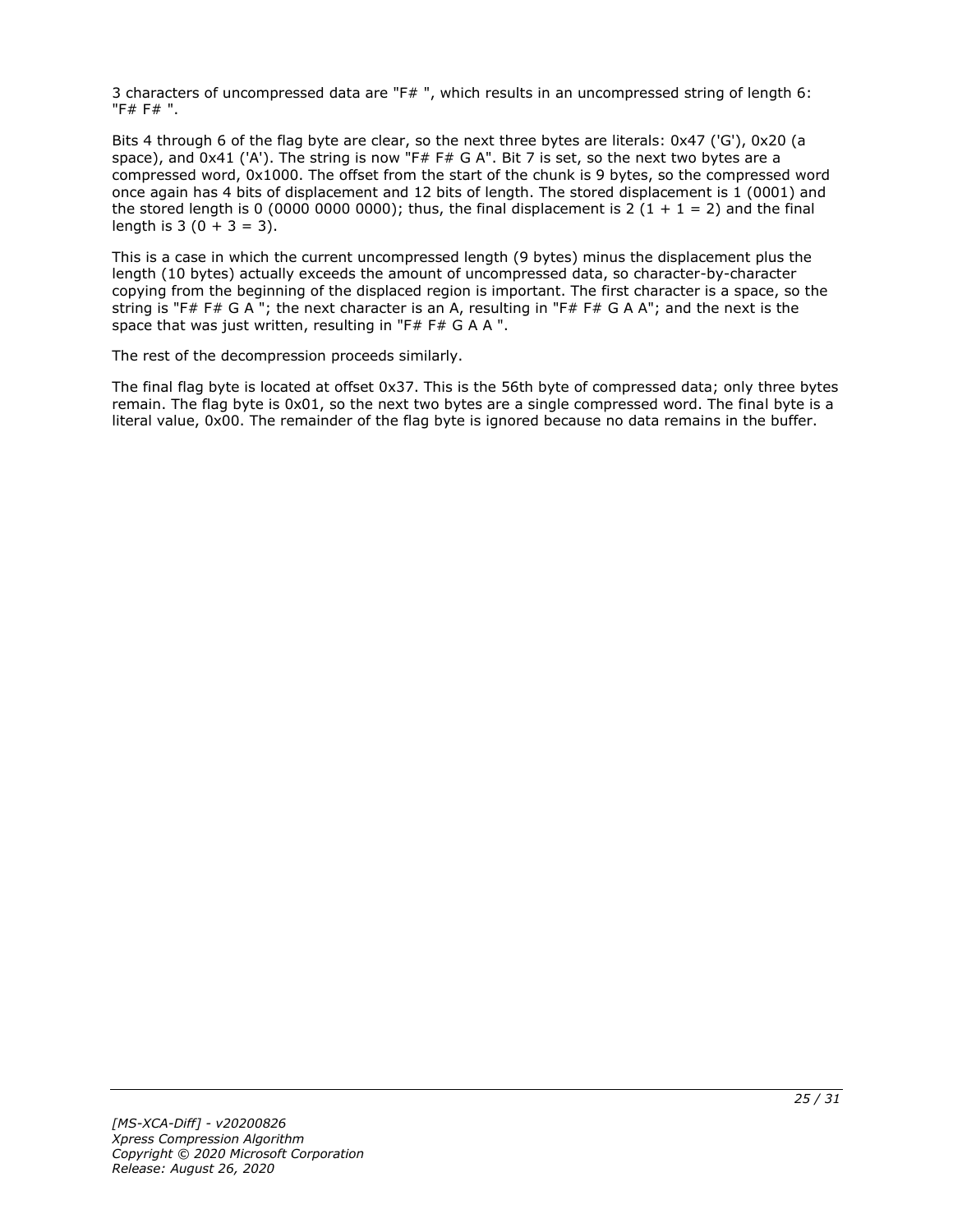# <span id="page-25-0"></span>**4 Security**

# <span id="page-25-1"></span>**4.1 Security Considerations for Implementers**

Implementers of the decompression method need to ensure that their code fails correctly on invalid input instead of overwriting memory locations outside the caller's output buffer. Implementers need to assume that the input buffer could be corrupted or might be maliciously constructed to cause the decompression function to read or write outside the buffers it is provided. A particularly subtle case involves guarding against integer/pointer overflow bugs when the input buffer contains long match lengths.

# <span id="page-25-2"></span>**4.2 Index of Security Parameters**

None.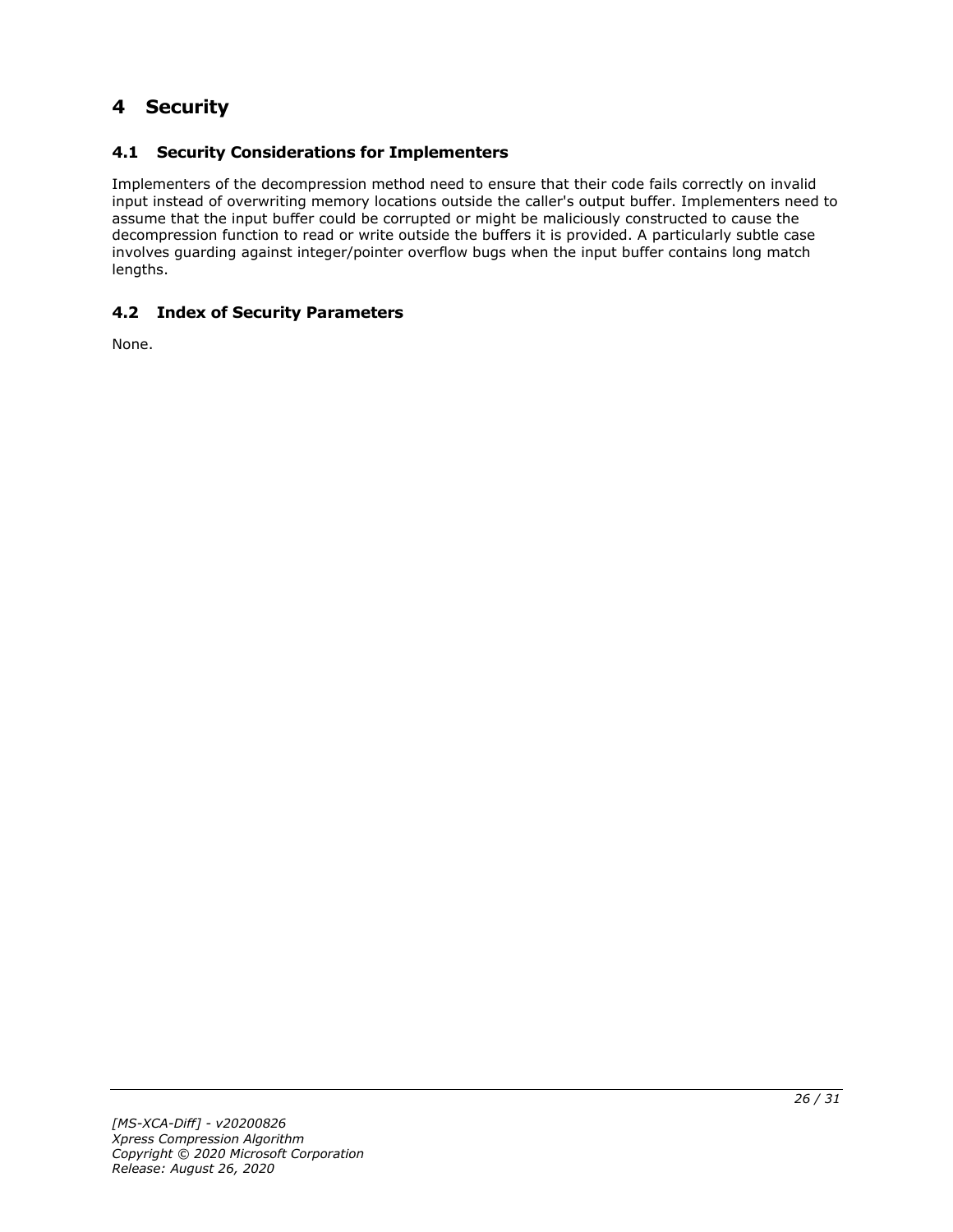# <span id="page-26-0"></span>**5 Appendix A: Product Behavior**

The information in this specification is applicable to the following Microsoft products or supplemental software. References to product versions include updates to those products.

- Windows 2000 operating system
- Windows XP operating system
- Windows Server 2003 operating system
- Windows Server 2003 R2 operating system
- Windows Vista operating system
- Windows Server 2008 operating system
- Windows 7 operating system
- Windows Server 2008 R2 operating system
- Windows 8 operating system
- Windows Server 2012 operating system
- Windows 10 operating system
- Windows Server 2016 operating system
- Windows Server operating system
- Windows Server 2019 operating system

Exceptions, if any, are noted in this section. If an update version, service pack or Knowledge Base (KB) number appears with a product name, the behavior changed in that update. The new behavior also applies to subsequent updates unless otherwise specified. If a product edition appears with the product version, behavior is different in that product edition.

Unless otherwise specified, any statement of optional behavior in this specification that is prescribed using the terms "SHOULD" or "SHOULD NOT" implies product behavior in accordance with the SHOULD or SHOULD NOT prescription. Unless otherwise specified, the term "MAY" implies that the product does not follow the prescription.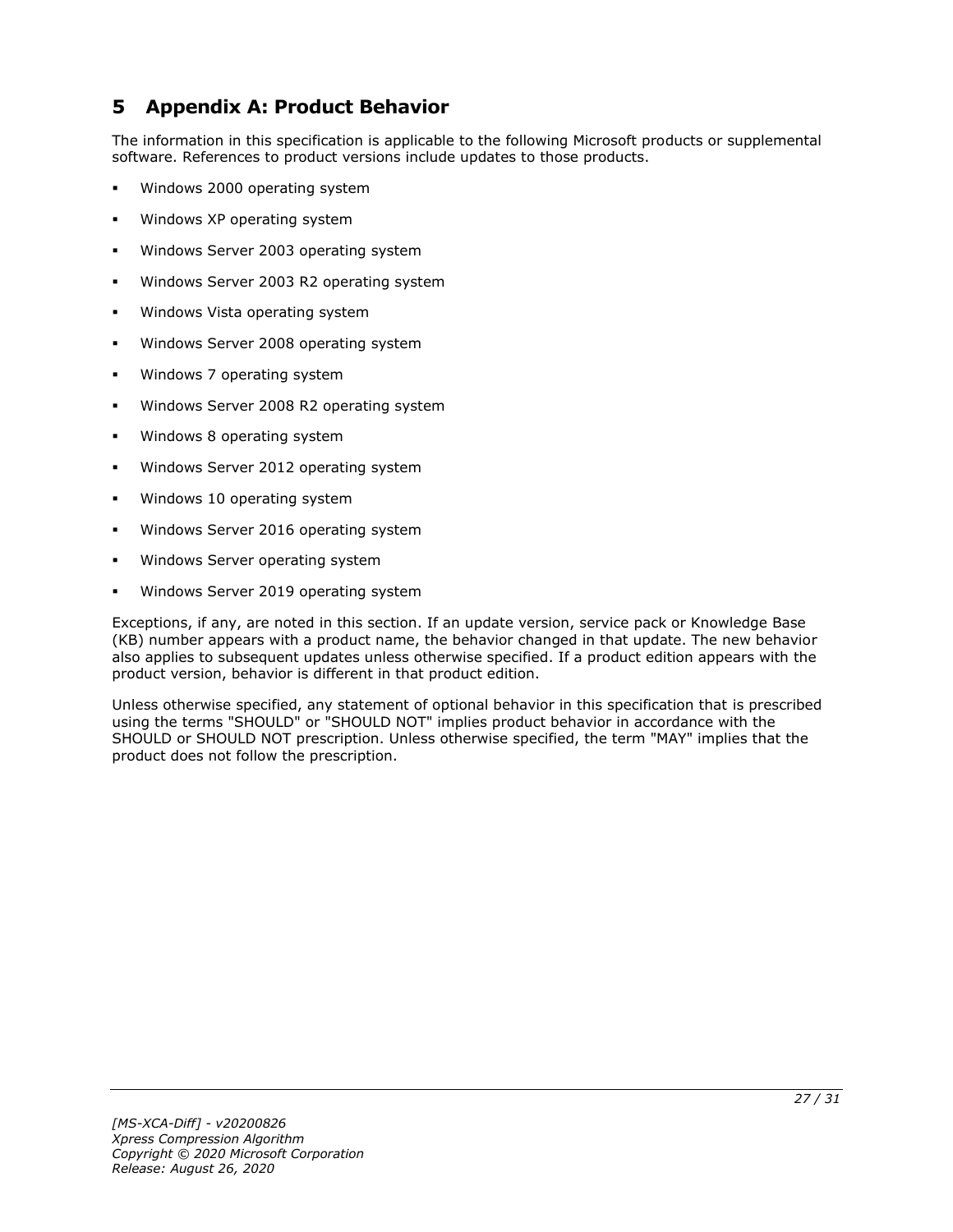# <span id="page-27-0"></span>**6 Change Tracking**

This section identifies changes that were made to this document since the last release. Changes are classified as Major, Minor, or None.

The revision class **Major** means that the technical content in the document was significantly revised. Major changes affect protocol interoperability or implementation. Examples of major changes are:

- A document revision that incorporates changes to interoperability requirements.
- A document revision that captures changes to protocol functionality.

The revision class **Minor** means that the meaning of the technical content was clarified. Minor changes do not affect protocol interoperability or implementation. Examples of minor changes are updates to clarify ambiguity at the sentence, paragraph, or table level.

The revision class **None** means that no new technical changes were introduced. Minor editorial and formatting changes may have been made, but the relevant technical content is identical to the last released version.

The changes made to this document are listed in the following table. For more information, please contact dochelp@microsoft.com.

| <b>Section</b>      | <b>Description</b>                                                                                                  | <b>Revision</b><br>class |
|---------------------|---------------------------------------------------------------------------------------------------------------------|--------------------------|
| 2.2.4<br>Processing | 10686 : Replaced CurrentOutputPosition with OutputPosition for simplicity<br>and clarity of the pseudocode.         | Major                    |
| 2.2.4<br>Processing | 10685 : Clarified the nesting and termination conditions of the loops in the<br>pseudocode.                         | Major                    |
| 2.2.4<br>Processing | 10684 : Altered the pseudocode to advance the CurrentPosition by 256<br>rather than assigning a fixed value of 256. | Major                    |
| 2.2.4<br>Processing | 10726 : Clarified when and how implementations check for the EOF<br>condition during decompression.                 | Major                    |
| 2.2.4<br>Processing | 10851 : Corrected the pseudocode to remove extraneous implementation-<br>specific processing.                       | Major                    |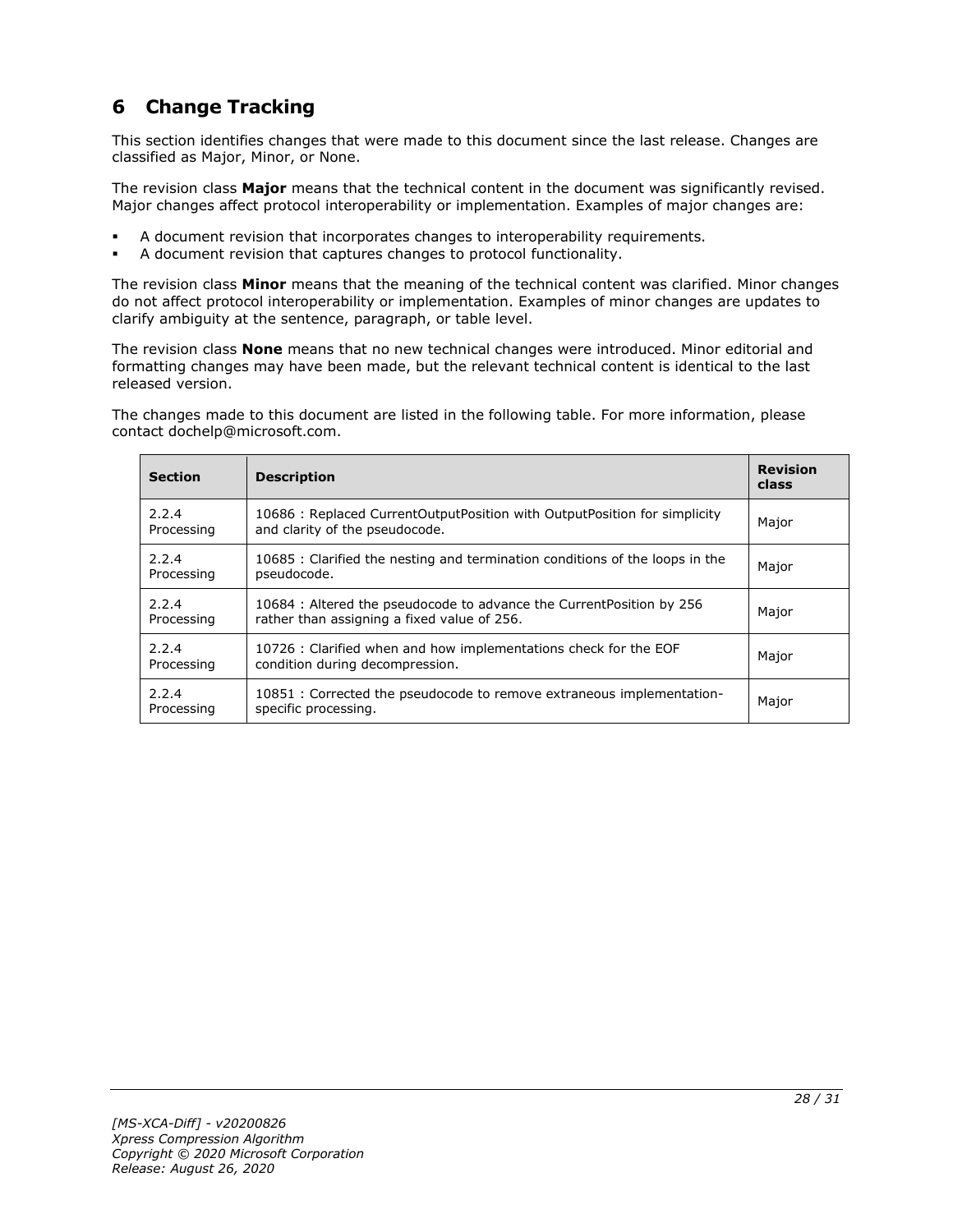#### <span id="page-28-0"></span>**Index**  $\overline{\mathbf{z}}$

### A

Abstract data model LZ77+Huffman compression algorithm 7 LZNT1 19 plain LZ77 compression algorithm 16 plain LZ77 decompression algorithm 18 Applicability 6

# **C**

Change tracking 28

### **D**

Data model - abstract LZ77+Huffman compression algorithm 7 LZ77+Huffman decompression algorithm 13 plain LZ77 compression algorithm 16 plain LZ77 decompression algorithm 18

### **E**

Examples LZ77 23 LZ77+Huffman 23 LZNT1 24

### **G**

Glossary 5

# **I**

Implementer - security considerations 26 Index of security parameters 26 Informative references 6 Initialization LZ77+Huffman compression algorithm 7 LZ77+Huffman decompression algorithm 13 LZNT1 22 plain LZ77 compression algorithm 16 plain LZ77 decompression algorithm 18 Introduction 5

#### **L**

**7 Index**<br>
Abstract data model<br>
LZ77+Huffman compres<br>
LZ77119<br>
plain LZ77 compression<br>
plain LZ77 decompressi<br>
Applicability 6<br> **C**<br>
Change tracking 28<br> **D**<br>
Data model - abstract<br>
LZ77+Huffman decompressi<br>
LZ77+Huffman LZ77 example 23 LZ77+Huffman Compression overview 7 LZ77+Huffman compression algorithm abstract data model 7 initialization 7 overview 7 phases final encoding 11 Huffman code construction 10 LZ77 7 processing rules 7 LZ77+Huffman decompression algorithm abstract data model 13

*[MS -XCA -Diff] - v20200826 Xpress Compression Algorithm Copyright © 2020 Microsoft Corporation* Release: August 26, 2020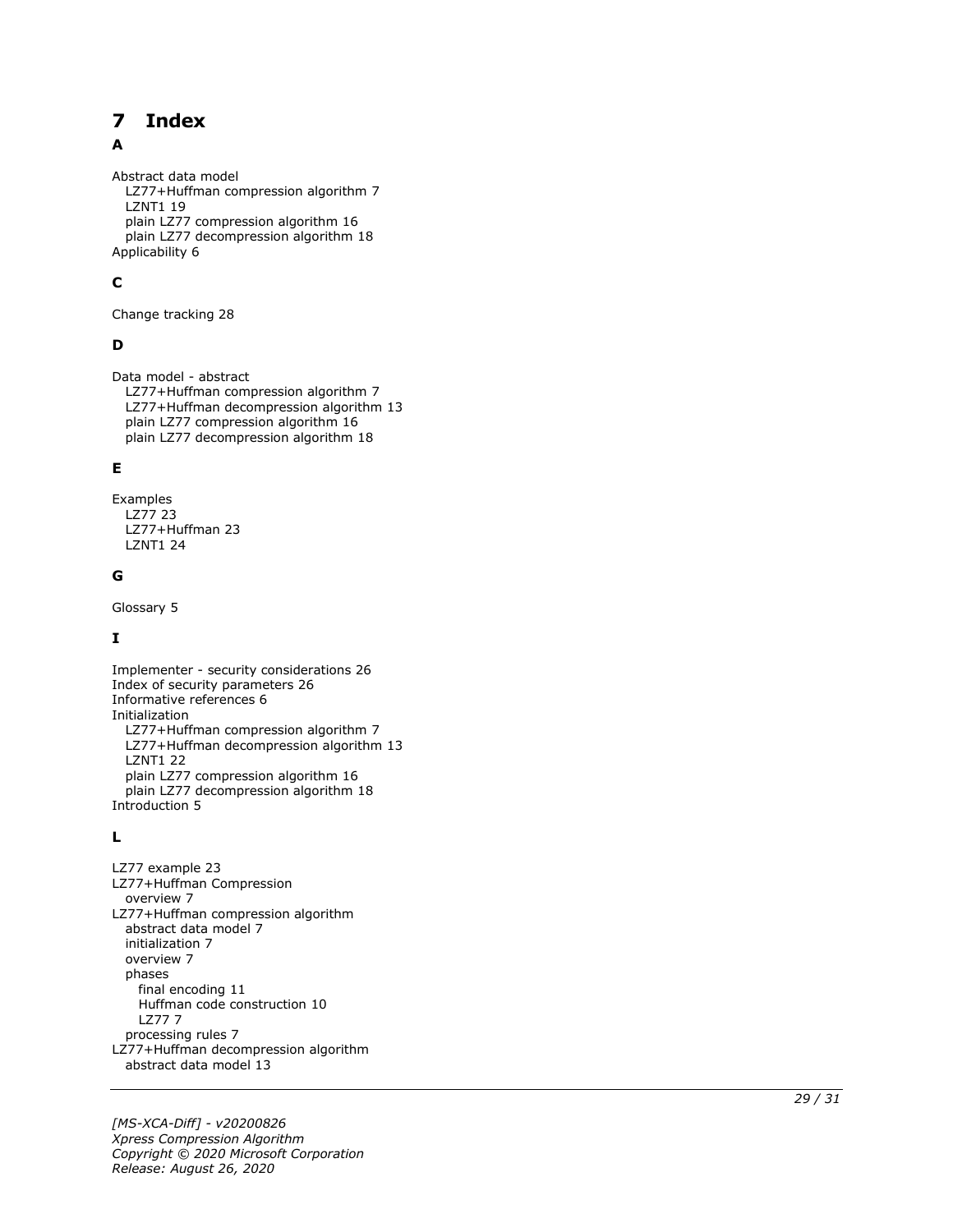initialization 13 processing 14 processing rules 13 LZ77+Huffman example 23 LZNT1 algorithm abstract data model 19 LZNT1 algorithm buffer format 20 LZNT1 algorithm details 19 LZNT1 algorithm initialization 22 LZNT1 algorithm processing 22 LZNT1 algorithm processing rules 22 LZNT1 example 24

#### **N**

Normative references 5

#### **O**

Overview (synopsis) 6

#### **P**

Parameters - security index 26 Phases - LZ77+Huffman compression algorithm final encoding 11 Huffman code construction 10 LZ77 7 Plain LZ77 compression algorithm abstract data model 16 initialization 16 processing 16 processing rules 16 Plain LZ77 decompression algorithm abstract data model 18 initialization 18 processing 18 processing rules 18 Processing LZ77+Huffman decompression algorithm 14 LZNT1 22 plain LZ77 compression algorithm 16 plain LZ77 decompression algorithm 18 Processing rules LZ77+Huffman compression algorithm 7 LZ77+Huffman decompression algorithm 13 LZNT1 22 plain LZ77 compression algorithm 16 plain LZ77 decompression algorithm 18 Product behavior 27

#### **R**

References informative 6 normative 5 Relationship to protocols and other algorithms 6

#### **S**

Securit y implementer considerations 26 parameter index 26 Standards assignments 6

*[MS -XCA -Diff] - v20200826 Xpress Compression Algorithm Copyright © 2020 Microsoft Corporation Release: August 26, 2020*